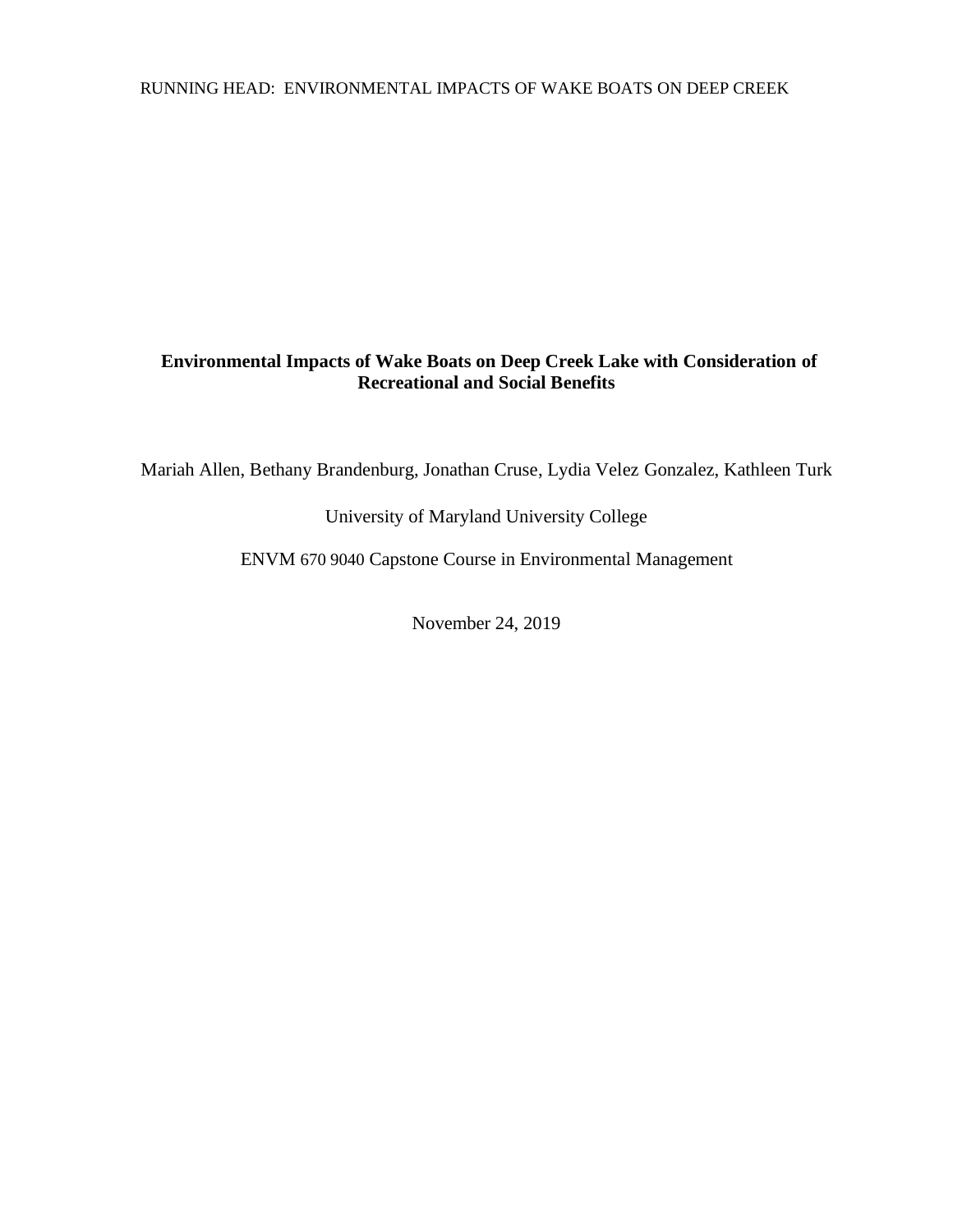#### **Executive Summary**

Wake boats are designed to create a large and specifically shaped wake through the use of ballast tanks and hull design. They are an increasing concern to water resources and their surrounding environment. After reviewing literature and data from California, Michigan, Nevada, New Hampshire and Maryland, this report documents findings and recommendations for recreational usage of wake boats, and their environmental sustainability in Deep Creek Lake. The goal of this paper is to link and identify wake boat connections to the local economy and the surrounding environment. Through a third-party overview of current policies and economic/environmental impacts, this study provides recommendations for the future of recreational wake boating in Deep Creek Lake. No scientific evidence from other states was sufficient to directly determine the extent of environmental damages provoked from wake boats. Until further research is conducted and analyzed, wake boats users should follow existing best practices of their local jurisdictions.

Wakeboarding is a water sport that combines water skiing, surfing, and snowboarding in which the rider is fastened to a board and towed behind a boat. The rider can ride the surface of the water, as well as perform wakeboarding and surfing tricks behind the boat (Boyd, 2016). The type of boat that is used has a big impact on the wake boarding experience and wakeboarders are looking to enhance their experience by creating the biggest wave possible. Wake boats, with specially designed wave-enhancing devices, create large wakes that appeal to wakeboarders and wake surfers (Discover Boating, n.d.). These boats have come a long way over the years, creating bigger waves that make the sport more extreme.

Recreational wakeboarding and wake surfing have gained a lot of popularity in the last few years. As a result, the wake boat industry has seen an increase in demand and is more competitive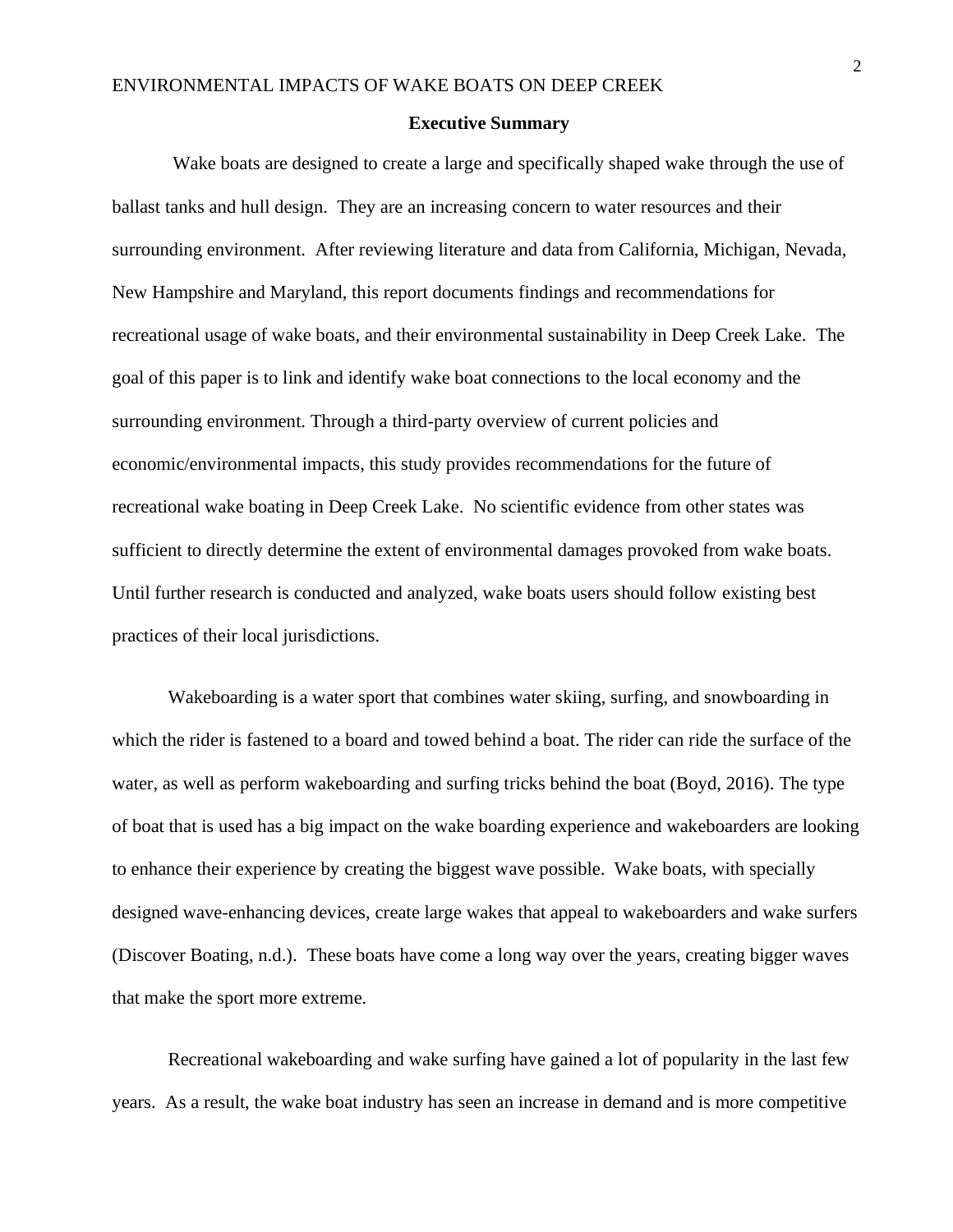and innovative than ever (Discover Boating, n.d.). But what are the environmental implications of these boats and their wakes? And do the economic and social benefits outweigh the environmental consequences? Because this is a relatively new technology, the environmental impacts of wake boats are still being examined and considered. Wake boat policies and regulations are still in rudimentary phases in only a few areas of the country.

Wake boats are of growing concern due to their rising popularity and ever-increasing wave technology. They also impact a variety of stakeholders including the boating industry, local residents, the government officials who implement and enforce laws, recreational users, waterfront property owners and Marinas. When considering what types of wake boat policies should be implemented, it is important to consider all interested parties and both the positives and negatives of wake boats.

## **Deep Creek Lake**

Deep Creek Lake is located in the western mountains of Garrett County, MD and spans about 3,900 acres (Deep Creek Watershed Plan Steering Committee, 2016). It is the largest freshwater lake in Maryland. The Deep Creek watershed is entirely within Garrett County and covers approximately 41,435 acres and is divided into several sub-basins (Figure 1). Most exposed geological formations around the lake are composed of sandstone and shale (Deep Creek Science, 2018).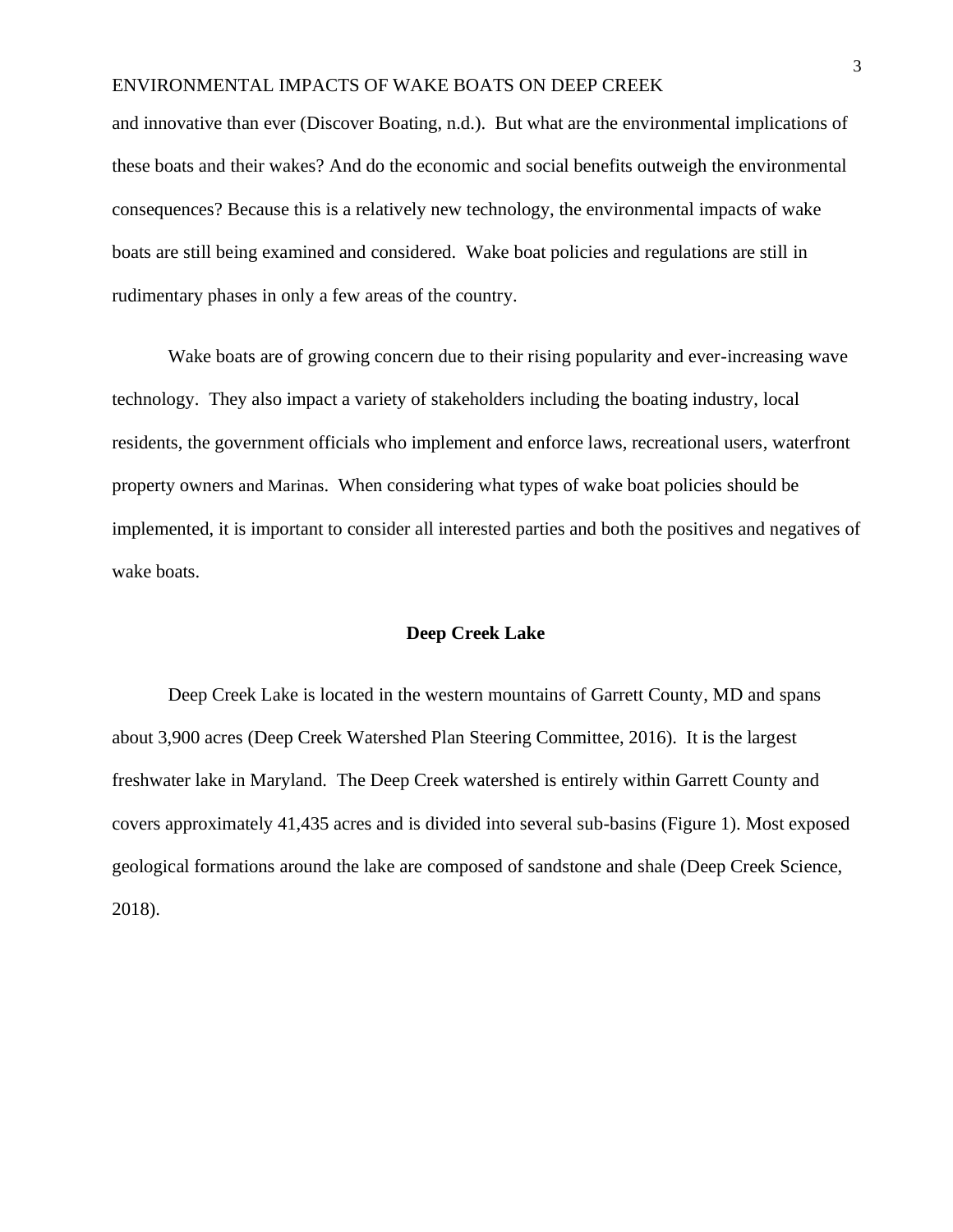

**Figure 1**. Deep Creek Sub-basin. Retrieved from: <https://www.deepcreekwatershedfoundation.org/the-watershed>

The lake has evolved into a primary recreational destination and is the economic engine for Garrett County. It boasts a variety of recreational activities including boating, skiing, hiking, whitewater rafting, camping, and fishing (Garrett County Chamber of Commerce, n.d.).

In recent years there are growing concerns about the overall health of the watershed; apprehensions among community members, Garrett County, and the Maryland Department of Natural Resources (MD DNR), among others. There are growing concerns about reduced sediment in coves, submerged aquatic vegetation (SAV), lower water quality, lake level fluctuations, and other issues (Deep Creek Watershed Plan Steering Committee, 2016). There is a need to ensure the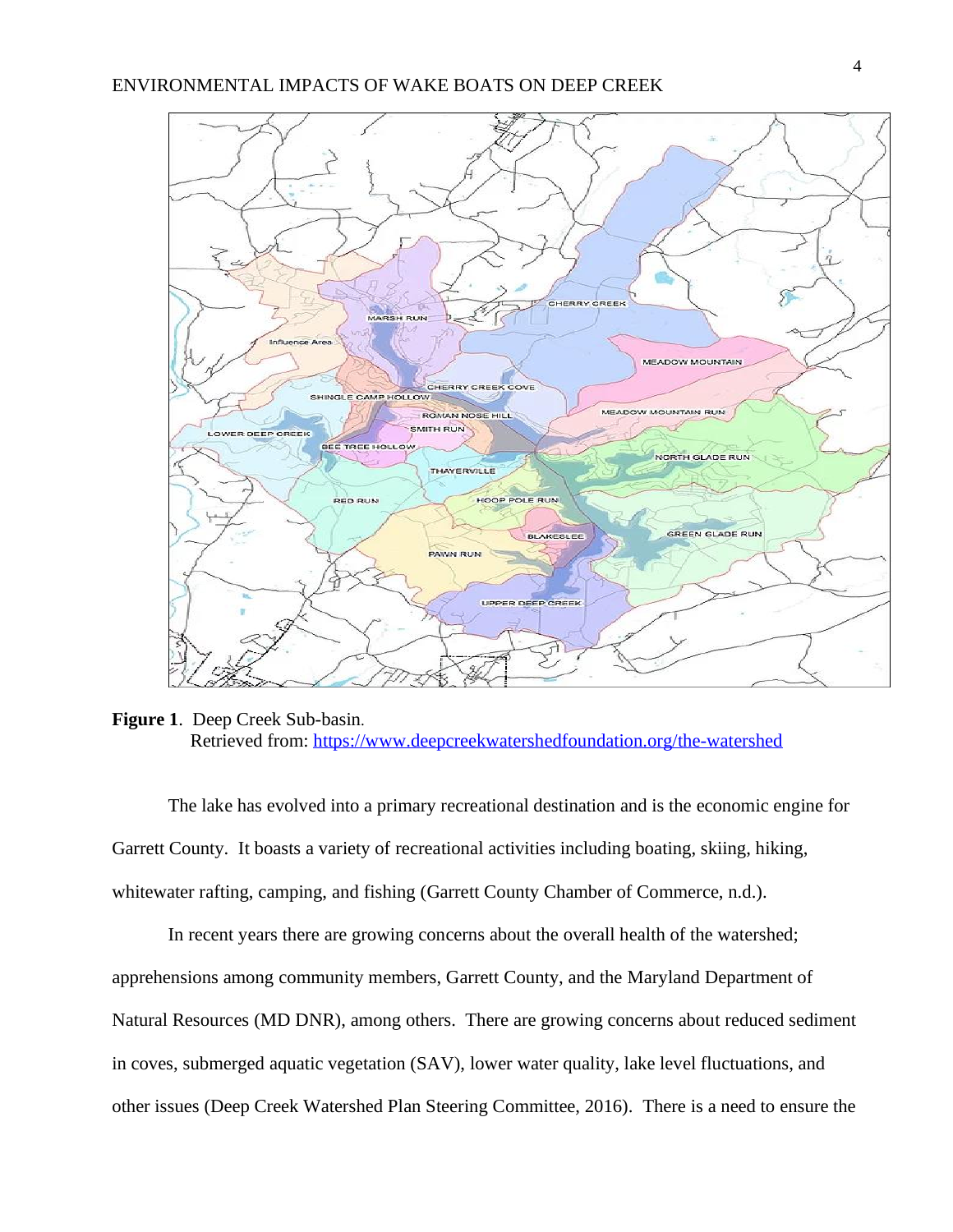quality of the lake is preserved and recreational value is maintained. Some of these concerns extend beyond the authority of state-owned property and involve extensive cooperation between industries.

## **Historical Statistics**

In 1922, Deep Creek was surveyed and identified as suitable site to construct a dam to generate electricity. Construction began in 1923 and was completed in 1925 by the Pennsylvania Electric Company, also known as Penelec (Deep Creek Watershed Plan Steering Committee, 2016). The reservoir was created by capturing the water in the existing creek, creating Deep Creek Lake and a two-unit, 20MW hydroelectric generation system known as Deep Creek Hydro (Brookfield Renewable Partners, 2018). Penelec was the long-time owner and manager of the lake and the lands surrounding it but over the years sold much of that land with the exception of a single buffer strip that circles the lake (Myerberg & Shepherd, 2014). By the mid-1900s the dam became a recreational spot; recreational activities, as well as public access, were managed by MD DNR.

In 1999, Maryland negotiated with General Public Utility, Inc. to purchase the lake bottom, buffer zone properties, and other parcels owned by the power company. The purchase was completed in 2000 for \$17 million and did not include the dam, intake, tunnel, or power plant (Deep Creek Watershed Plan Steering Committee, 2016). Later, General Public Utility sold the rest of the property to Brookfield Renewable Energy Partners who still owns it today. In 2000, the state of Maryland purchased the lake and its buffer zones, and the MD DNR manages it.

### **Community Involvement, Governance, Ownership**

An Administrative Council, consisting of three main agencies (Garrett County, Maryland Department of the Environment (MDE), and the MD DNR) coordinate efforts to manage Deep Creek Lake and its watershed. This council is designed to facilitate coordination, cooperation and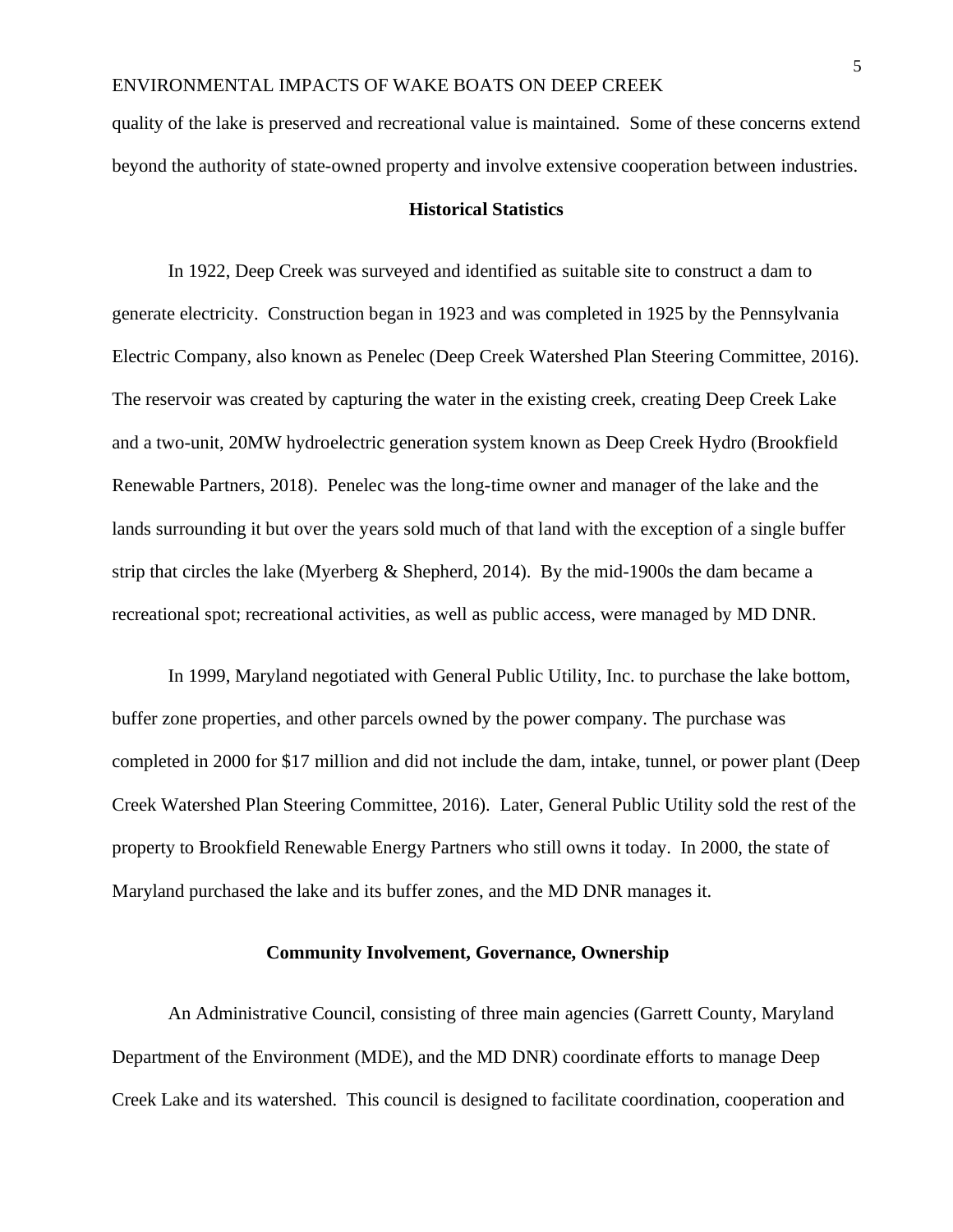distribution of information between all three agencies to ensure that the Deep Creek Watershed Management Plan is implemented and managed properly and that project design, funding, and oversight are provided by the appropriate individuals (Garrett County Government, n.d.a). The Garrett County Watershed Coordinator, Gary Aronhalt II, assists with the implementation of the Deep Creek Watershed Management Plan and serves as the liaison between the Administrative Council and local stakeholders.

Stakeholders of the watershed include local residents and property owners, tourists and consumers with an interest in using the lake for recreational purposes, citizens with environmental concerns, affiliates with the power company, and government agencies tasked with managing the watershed. The Administrative Council works closely with the Educational Advisory Committee to include input from private citizens and promote communication through public outreach and education. This committee is comprised of volunteers representing various interests such as agriculture, business, education, forestry, marketing, recreation, and property owners within the watershed (Garrett County Government, n.d.).

### **Current Lake Usage**

Deep Creek Lake started as a way to harness electricity and transformed into a popular location for water recreational activities. Deep Creek Hydro generates electricity but is also permitted by the MDE to manage water levels to support fisheries as well as white water recreation (Brookfield Renewable Partners, 2018). This helps the lake offer year-round recreational opportunities. Hydro maintains reservoir levels, particularly in periods of high run-off or extreme drought. Water releases may be a constant flow or variable flow with releases dependent on existing river and energy market conditions (Brookfield Renewable Partners, 2018).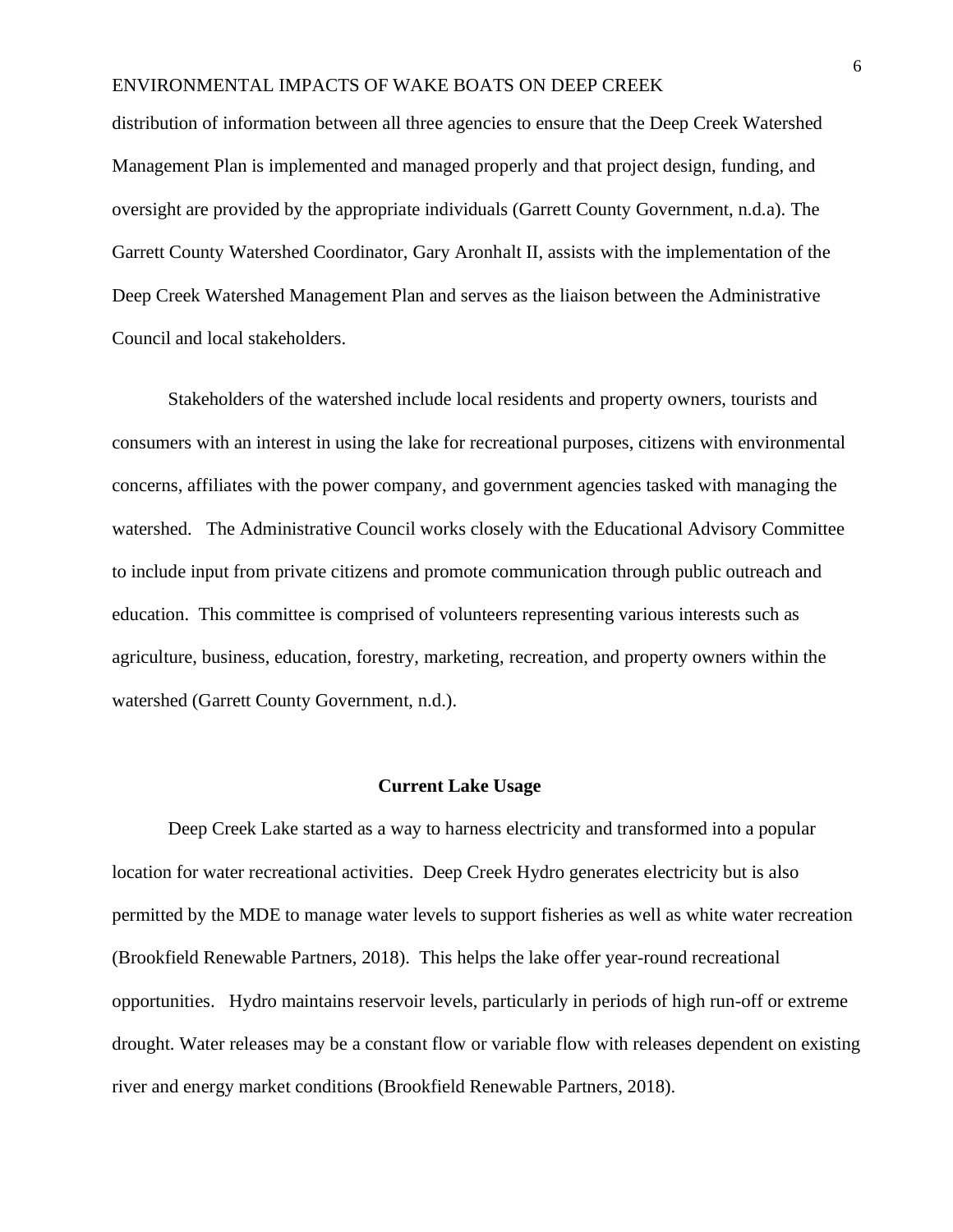#### **Wake Boats**

Wake boats are designed to create a large, specially shaped wake. Boat manufacturers have developed systems that not only create large wakes but also enhance the shape of the wakes. The quality and size of the wake is largely a function of the hull design and ballast weight of the boat. Wake boats are specifically designed V-drive boat, meaning they are an inboard boat with the engine placed backward in the rear of the boat (Boyd, 2016). This design keeps more weight in the back of the boat and creates larger wakes. Some boats even use a stern drive design with propellers in the front (Discover Boating, n.d.). The more stern sitting in the water, the bigger the wave it can create. In addition to engine and propeller placement, most wake boats have ballast, hydrofoil, and hull technology that help create large wakes.

The depth and shape of a boat's wave are mostly decided by the amount of ballast, or weight, in the boat (Hughes, 2018). Most wake boat manufacturers have installed factory ballast systems but sometimes wakeboarders want more weight. In these cases, the ballast can take the form of hard tanks or soft bags which are filled with ambient water. Ballast tanks add extra weight in certain areas of the boat to create larger wakes.

The hull design also plays a major role in the size of the wake. A company called Malibu Surfgate created a two-gate system that sits on the back of the boat hull. As the gates turn left or right, the weight of the boat is shifted from one side to the other allowing the driver to make minor adjustments to the wave cresting (Hughes, 2018). Some boats have an integrated wake shape plate as well as "dynamic reduction of pressure zone wake-enhancing technology" (Boyd, 2016). In these boats, the hull is specifically molded to displace large amounts of water. Wake plates and trim tabs, as well as some type of ballast system and other devices, allow the driver to create an ideal wave for wakeboarders.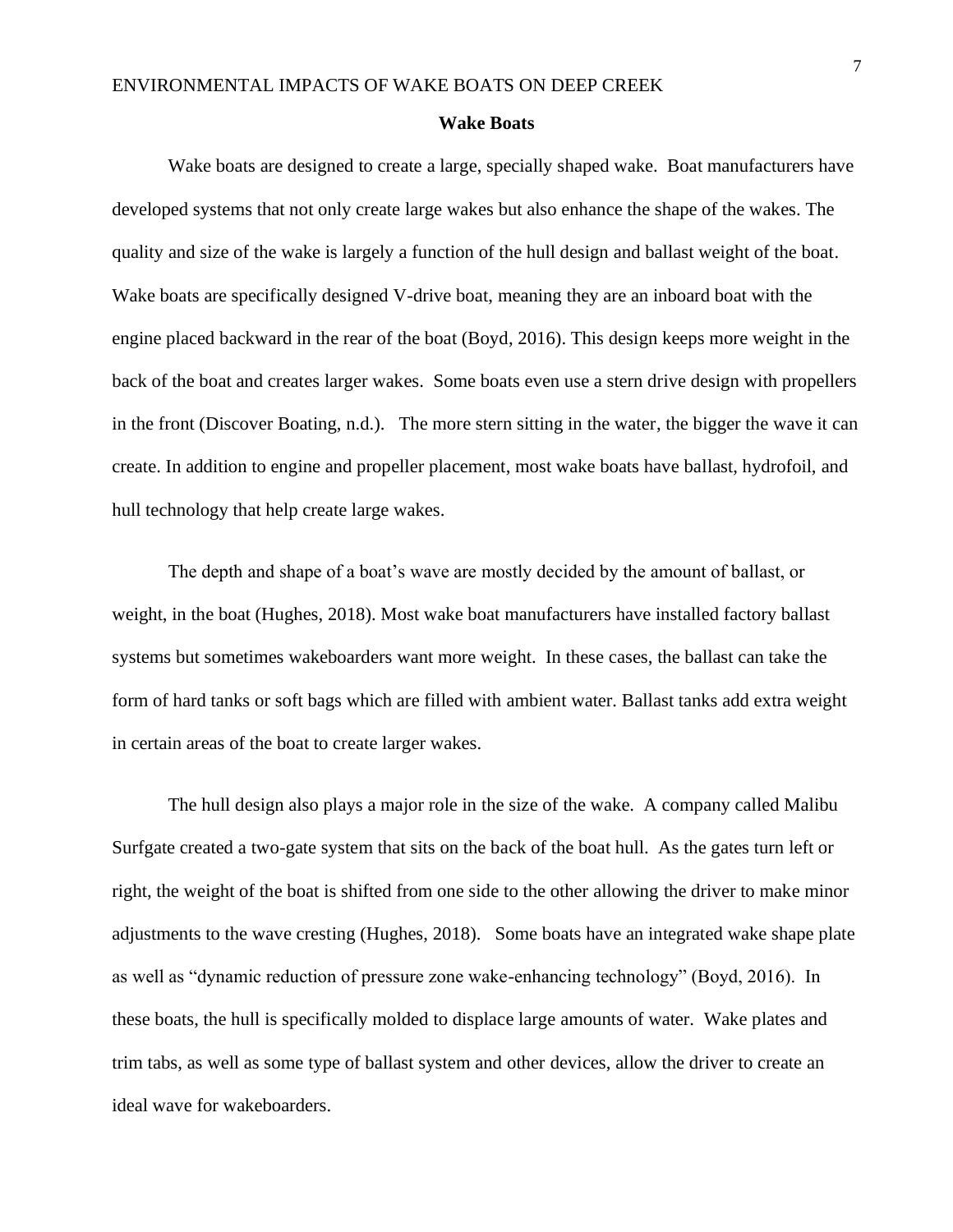Many wake boat manufacturers operate on one central truth – more displacement equals a bigger wave. One company, Centurion Surf System, capitalizes on this theory by advertising a power wedge that sits deep in the water with a shaped arc to create a massive wave (Hughes, 2018). A wedge is a hydrofoil device that can be extended or retracted. When it is extended it creates a downward force that pulls the stern of the boat lower in the water creating a larger wave. Some boats use an "attitude adjustment plate" which is a large trim tab that allows the boat to be trimmedenhancing the wake. Other boats use a "hydrogate" that creates a small channel along the stern of the boat. When the hydrogate is open, it creates a higher velocity of water through the trough, creating a region of lower pressure, causing the transom to settle lower, creating a larger wave (Boyds, 2016).

### **Environmental Impacts**

The larger waves from wake boats result in accelerated erosion in the shorelines, making a major impact in water bodies such as Deep Creek Lake. Erosion and deposition are naturally occurring but are a slow process and wake boats accelerate their occurrence, affecting the natural timeline. Any boating activity interferes with the natural process of erosion, and this is proven by sheltered systems where there should be minimal shoreline erosion without boating activities, meaning waves that occur by boats does accelerate erosion, there has been studies in which sheltered areas with no boating recreational activity have not shown accelerated erosion (Bilkovic et al., 2019).

The velocity and impact of waves produced by wake boats are believed to be stronger than other recreational boats on shorelines (Bloom, 2017). A combination of factors influences the extent of the boat wake energy: water depth, vessel length, boat speed and channel shape. The wave energy from boats is different from waves produced by wind, particularly in terms of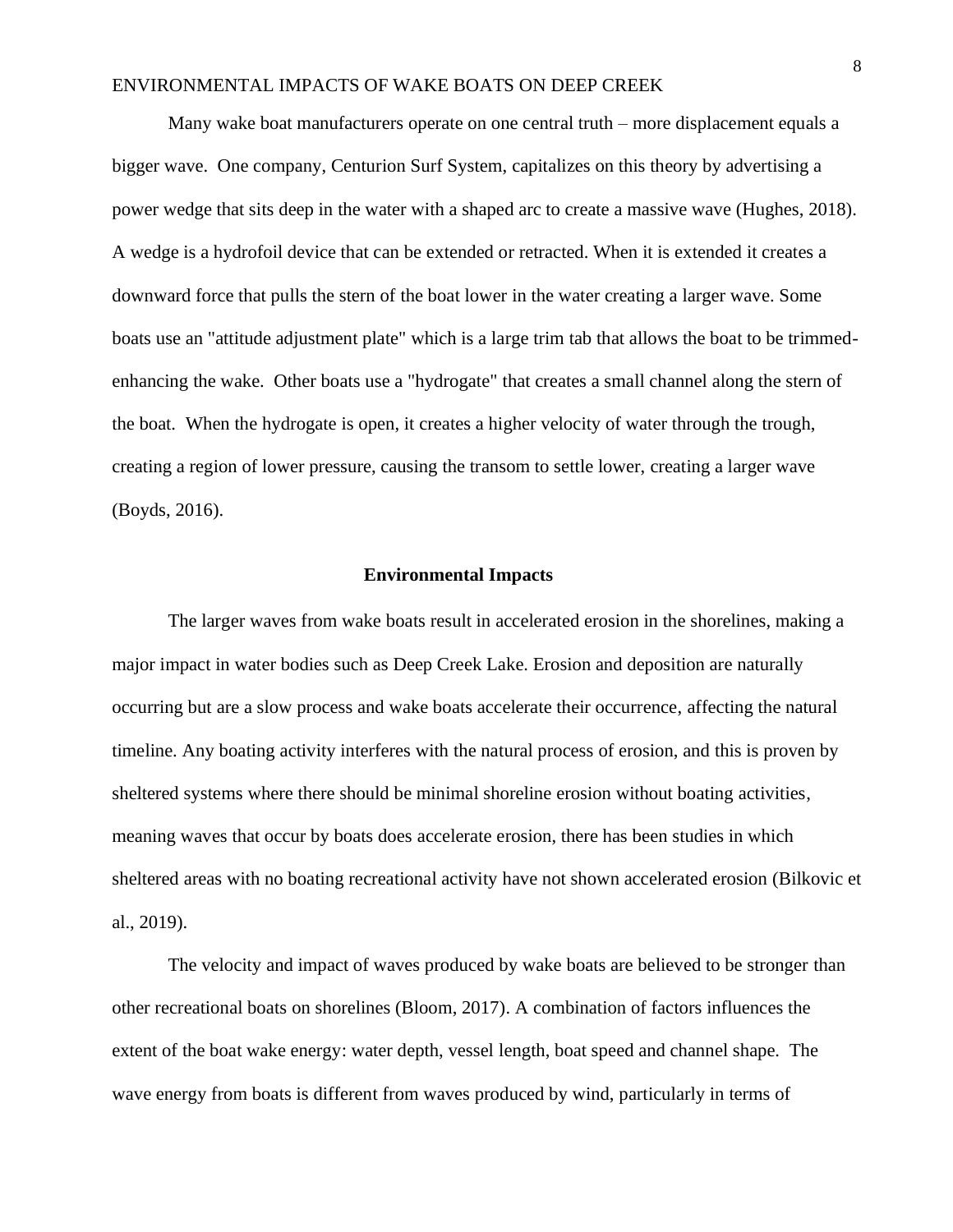influence in erosion, due to higher wave height and wave period (Bilkovic et al., 2019). The following diagram shows possible effects on water bodies produced by boat wakes (Figure 2).

The impact on shorelines can be hidden by some coastal infrastructures, these impacts can be seen in habitat heterogeneity in sediment systems (Hedge, Dafforn, Simpson & Johnston, 2017). By the constant impact of these waves, the shoreline vegetation gets affected which works as an attenuator to the wave to avoid major erosion (Bilkovic et. al, 2019). Also, as a result of these waves, erosion creates mini cliffs at the "leading edge of mudflats", which is a matter of concern for vegetated mudflats, resulting in sediment being transported (Wollanski & Elliot, 2016).

Wakes produced by boats are affecting the environment in theory; the challenge is to provide complete scientific evidence to correlate wake boats with erosion to the shoreline. There are many contributing factors to erosion; making it event independent will entail further research than a literature review and to separate each variable.



**Figure 2.** Potential boat wake impacts. Blue boxes are changing factors, yellow are changing factors in the ecosystem and green boxes impacts on living sources. Source: Scientific and Technical Advisory Committee, Chesapeake Bay Program,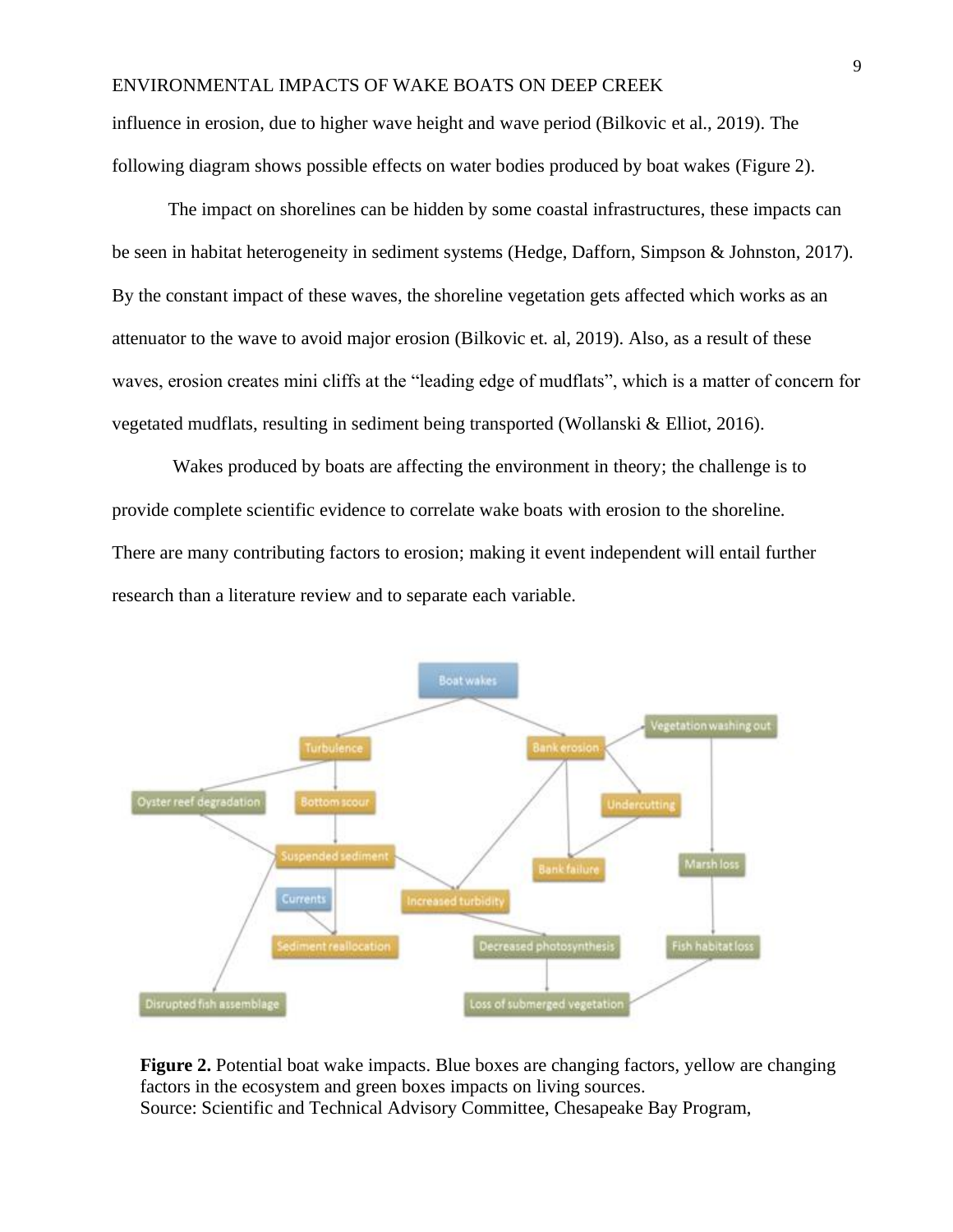### **Water Quality**

Another major environmental concern from wake boats is reduced water quality. One manifestation is increased turbidity. Boat activities already affect turbidity by stirring sediments and preventing them from settling out (Alexander & Wigart, 2013). Studies have correlated recreational boating activity and nearshore turbidity. High recreational boating activity was linked to elevated turbidity in the Chesapeake Bay (Bilkovic et. al,2019). Considering the mechanical aspects of the wake boats including the hull design and ballast weight, their impact should be greater on water turbidity.

### **Contaminants**

Other potential impacts on the environment are contaminants. Recreational boating resuspends sediments in the water column (Sagerman, Hansen, & Wikström, 2019); with suspended sediment high concentrations of phosphorus are also possible. High-activity boating areas such as marinas and ports in Australia showed a high sediment metal concentration, probably occurring from boat coating and vessel hulls (Hedge et al., 2017). Another potential contaminant is chemicals from lubricants and fuels from boat engines (Sagerman et al., 2019). As mentioned previously boating activity including mooring is linked with high turbidity which affects water clarity hence aquatic vegetation, which would disturb the sediment nutrients (Figure 3).

Studies suggest an elevation of metals and phosphorus in areas where mooring and recreational boating activities such as wake boats occur (Hedge et al., 2017). For contaminated sediments, multiple types of research have been conducted in terms of possible remediation technologies, however, the drive of such research was not due to wake boat contamination. Remediation techniques such as dredging and in-situ are often used for contaminated sediments, but they are expensive, complex and work better in some situations than others (Zheng, Ying Lin,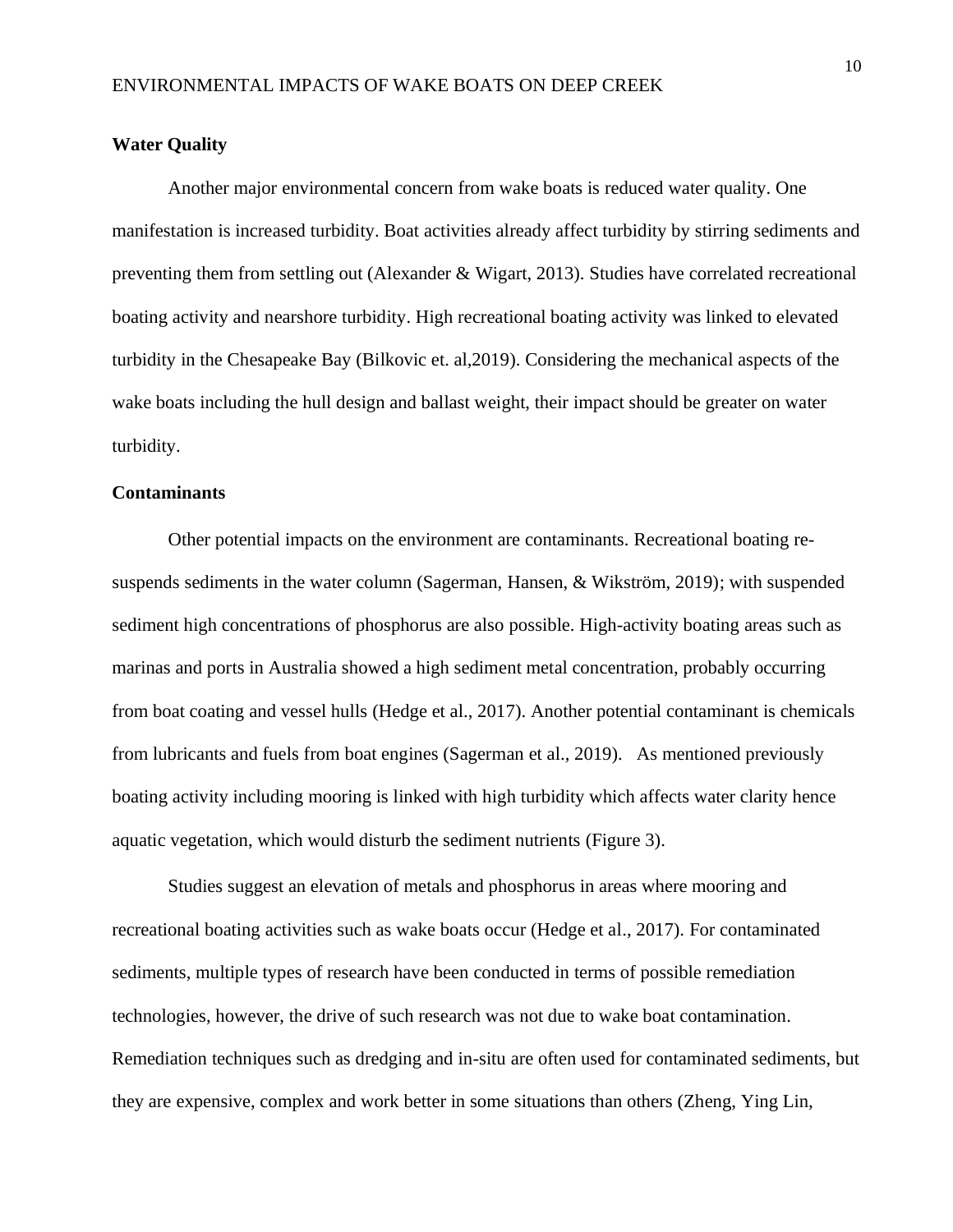Chiueh & Lo, 2019) Because wake boats are a new phenomenon, their potential contaminant contributions haven't been addressed.

Implementing policies and monitoring in Deep Creek Lake could prevent the need for remediations. Whitney, Bailey, Cox & Magnan (2013) recommended continuous monitoring of Deep Creek Lake for shoreline erosion, stream erosion, and all developments as best management practices to ensure there is no decline on the Lake's health. They also recommended strict guidelines for agricultural fields and implementation of buffer zones in the lake.



**Figure 3** The effects of recreational boating activities in water, sediment, and vegetation. Source: Sagerman, Hansen & Wikström (2019).

## **Federal Policies**

Federal policy guides "no-wake zones", but there are currently no federal policies specific to wake boats. The major concerns around wake boat usage are the potential damage to lakefront property and docks, which lake managers have gathered from local residents at Deep Creek Lake and throughout the country. Another concern and an area that needs more research is whether the enhanced wake from wakeboard boats is causing erosion to the shoreline and shoreface.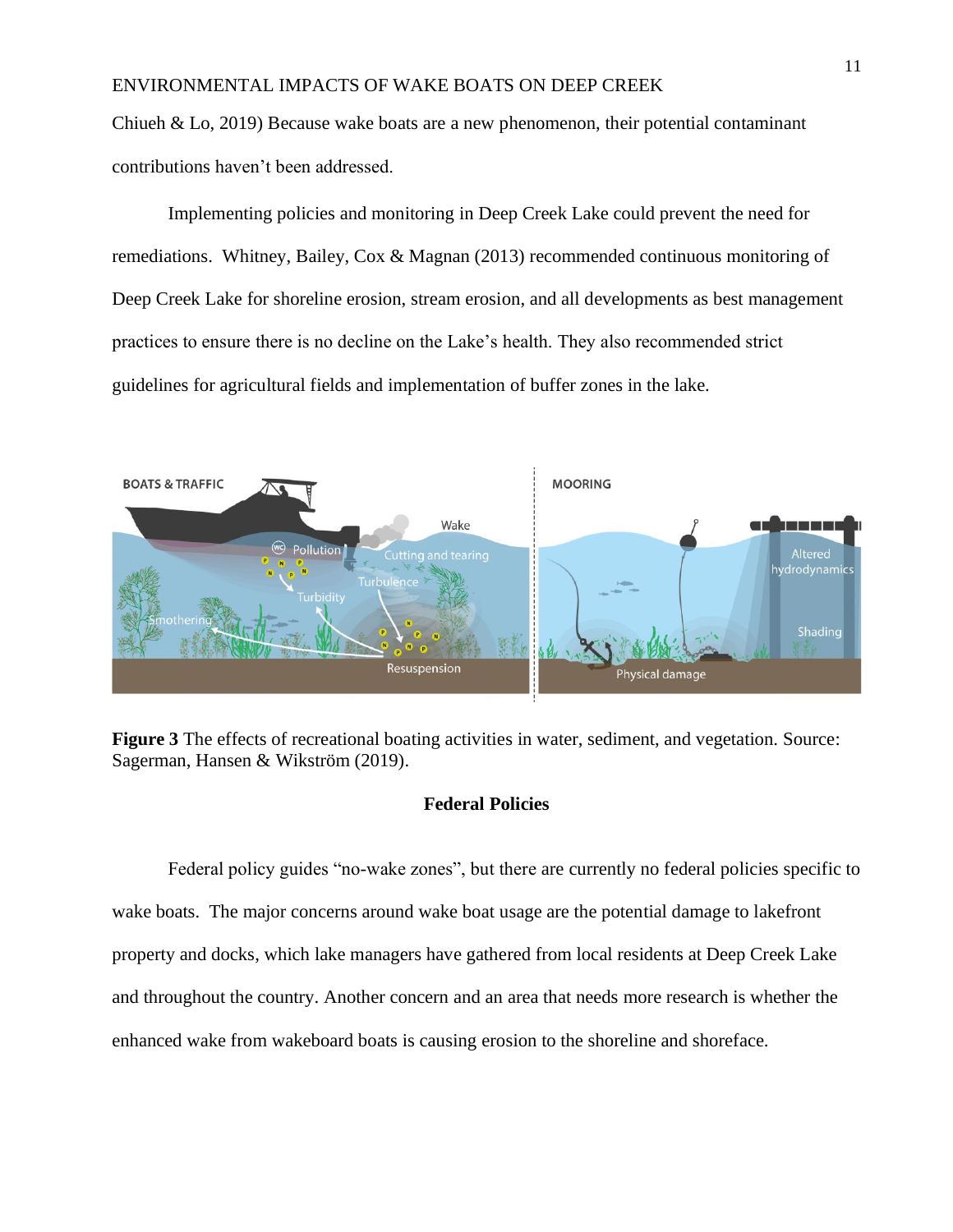Throughout the United States, local property owners have filed complaints about the noise and the safety issues caused by improper operation of wakeboard boats.

### **Current Regulations in Maryland**

Like all motorized watercraft, wake boats must obey "no wake" speed limits in protected areas (VDGIF, 2019). Most of the regulations currently in place are designed to promote the safe operation of conventional boats. In Deep Creek Lake, all motor craft are prohibited from producing large wakes in certain areas. Vessels 26 feet long and up are prohibited from using the lake with the exception of pontoon boats, which may be up to 30 feet. All vessels, including wake surfing boats, must not exceed a speed of 3.5 mph within 100 feet of the shoreline on the lake, with the exception of towing a water-skier away from any restricted area (MDNR, 2017). This regulation is to accommodate the narrow footprint of the lake to minimize shoreline erosion and excessive wake energy on boat docks. The 100-foot rule applies to marine structures including docks, piers, bridges, and swimming or water-skiing floats as well channel markers and regulatory buoys (MDNR, 2017). All portable ballast tanks must display maximum capacity in gallons and/or maximum weight in pounds. This will help to determine the maximum weight and ensure it does not exceed the maximum weight capacity for any given vessel (MDNR, 2017). When wakeboarding, water skiing or tubing, there must be both an operator and an observer in the boat 12 years old or older. Wake boat operators must obey the current regulations in place for all motorized watercraft. Some localities are creating stricter regulations for wake boats ahead of formal studies and research.

Wakeboard boats are very expensive at around \$200,000 for a new boat versus \$20,000 for a regular speedboat, which is likely the limiting factor in the number of boats on the lake. Property owners began filing complaints about the boats three years ago and the complaints have increased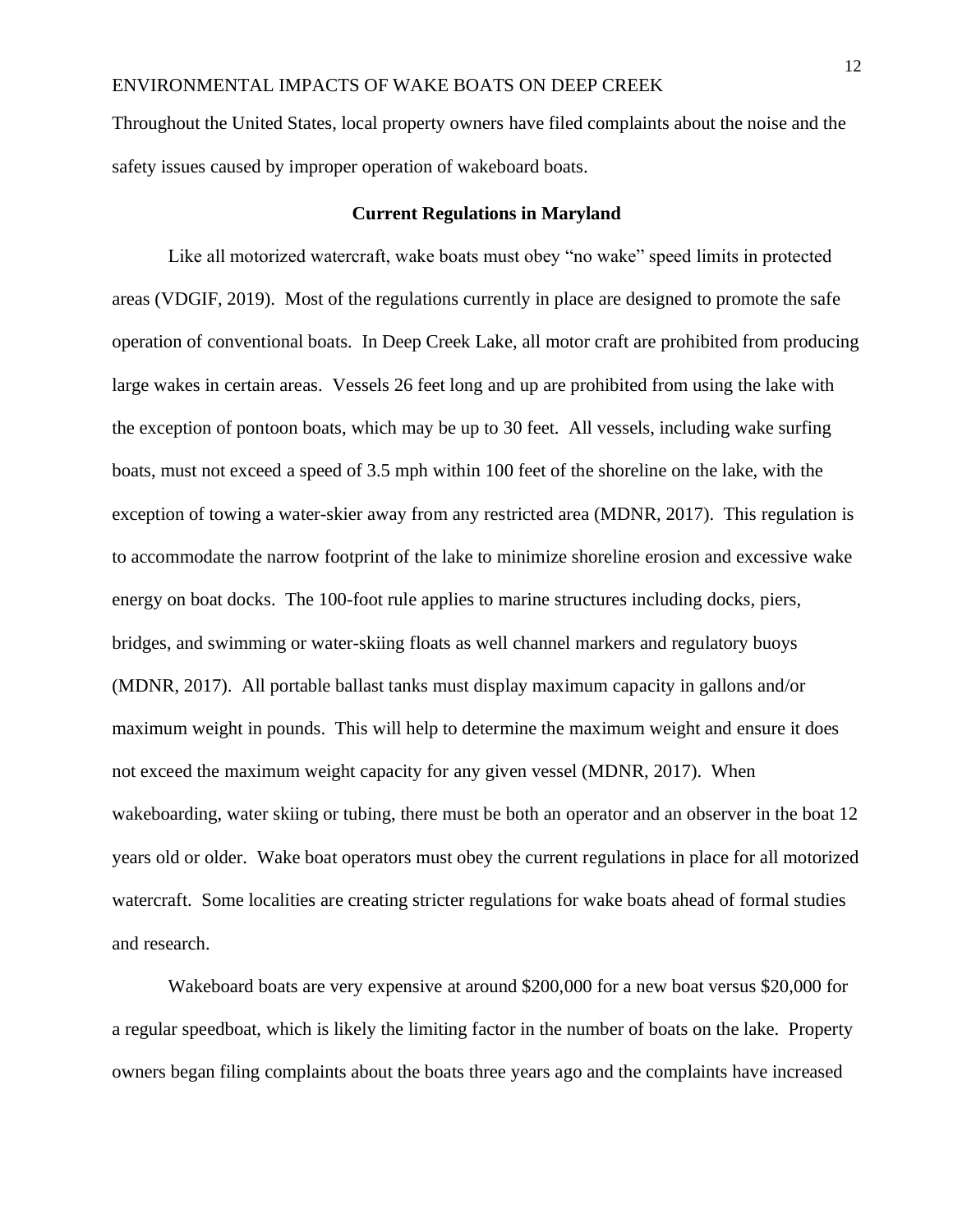over the years along with boat use. Large wakes can damage docks and moored boats, but most reports are filed as a result of negligent operations such as boats operating too close to docks or passing too closely to other watercraft or fishers. Deep Creek Lake is a long, narrow lake, so the large waves produced from ballast boats do not have much time to dissipate before reaching the shoreline or docks. The current "no wake zone" or limit on wake surfing is 200 ft from any untethered structure or 100 ft from any structure, object or vessel once the wake surfer is tethered to the boat. The effect of a larger wake on the shoreline of the lake is exacerbated during times of high water as the wake is able to travel higher up on the shoreline, which is documented in anecdotal accounts (Eric Null, personal communication, October 30, 2019). Deep Creek Lake has begun negotiations with the power company to keep the lake water level down.

Deep Creek Lake managers are concerned about the potential of wake boats to spread aquatic invasive species due to the design of ballast tanks. The current invasive species program invested \$200,000 a year for hydrilla, zebra mussels and spiny water flea control (Eric Null, personal communication, October 30, 2019). Maryland DNR cannot move forward on regulations for wake boats without data to support the decision.

The Deep Creek Lake Policy and Review Board was formed to document citizen complaints and determine when to move forward with regulatory suggestions. The Maryland Boat Act Advisory Committee consists of 21 members of the public appointed by the Maryland DNR Secretary to serve a term of three years. The group meets six times per year to manage community input and regulations for lake usage on active lake areas and advise the secretary on proposed changes to boat regulations (Eric Null, personal communication, October 30, 2019).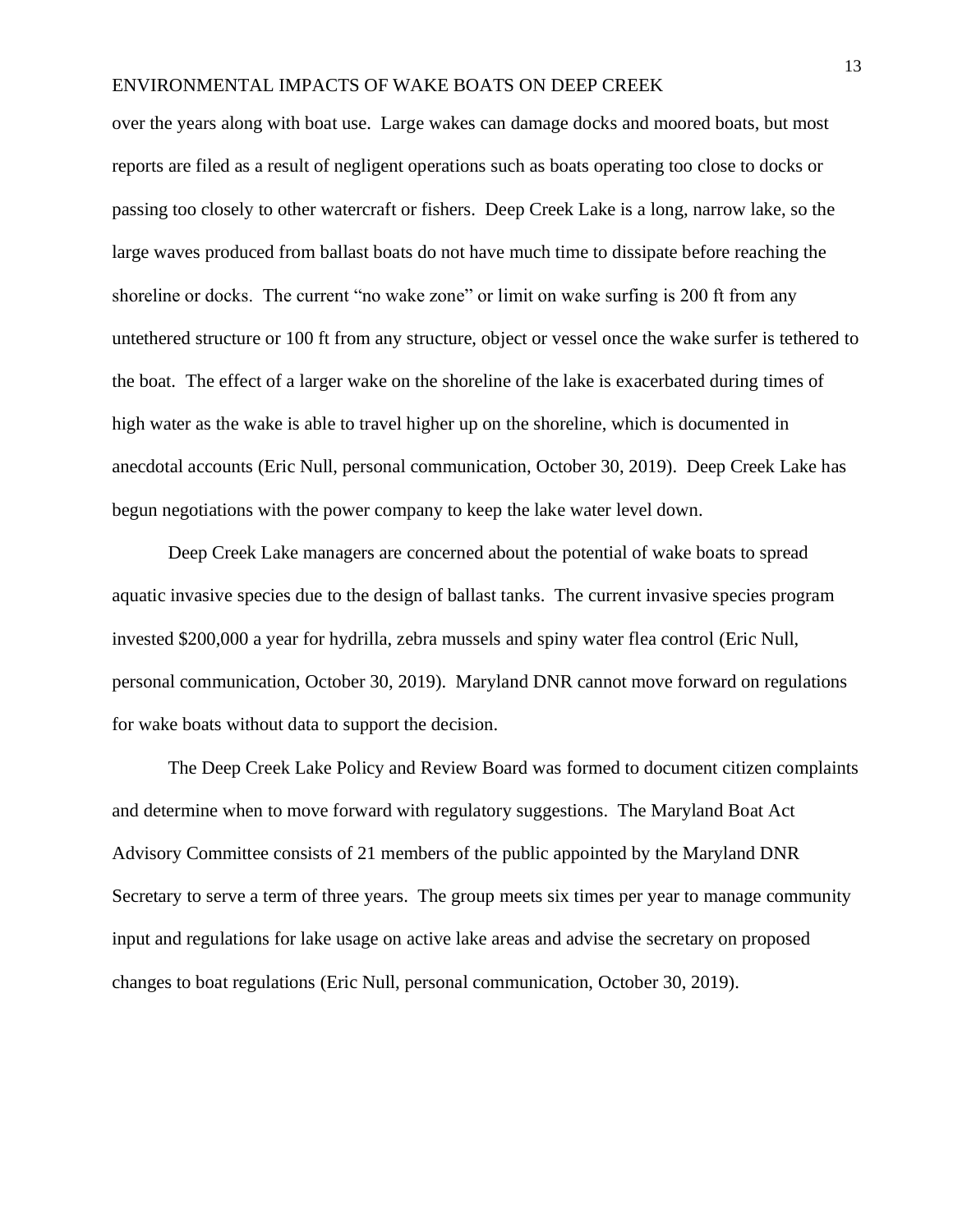### **Wake Boat Policies Elsewhere**

## **Lake Tahoe, CA**

In California, Lake Tahoe is similar in size but much wider, to Deep Creek Lake with a width of 12 miles and a length of 22 miles north to south. Lake Tahoe has 72 miles of shoreline and a maximum depth of 1,645 feet. The Tahoe Regional Planning Agency (TRPA) regulates activity on Lake Tahoe and while they do not have rules or policies specific to wake boats, all motorized watercraft are required to obey the required 600 ft "no wake zone" around all aspects of the Lake. The remaining water in ballast tanks can harbor juvenile stages of invasive aquatic species, so ballast tanks must be decontaminated every time they exit the water using hot water. All motorized watercraft are also required to undergo inspection prior to every launch for invasive species control. Wake boats can cause additional strain on the aquatic invasive species control program because their ballast tanks never completely drain (Dennis Zabaglo, personal communication, October 21, 2019). The Tahoe Regional Planning Agency (TRPA) reasons that wakeboard boats do not differ significantly from other motorized boats, so their impact on Lake Tahoe in terms of erosion or sedimentation does not cause great concern. However, the possibility of harboring invasive species in the ballast tanks of wake boats is a great concern. The TRPA requires that wake boats decontaminate ballast tanks with hot water to limit the spread of aquatic invasive species. They and others are working with boat manufacturers to determine if there is a way to design ballast tanks to release all water and eliminate the standing water left behind.

## **Lake Mead, AZ**

Wake boats are popular in Arizona. Lake Mead is a frequented destination for wake boat users, and they are welcomed by lake support staff. Lake Mead is a reservoir so the volume in the lake varies year to year based on mostly on snowmelt, precipitation and increased demand from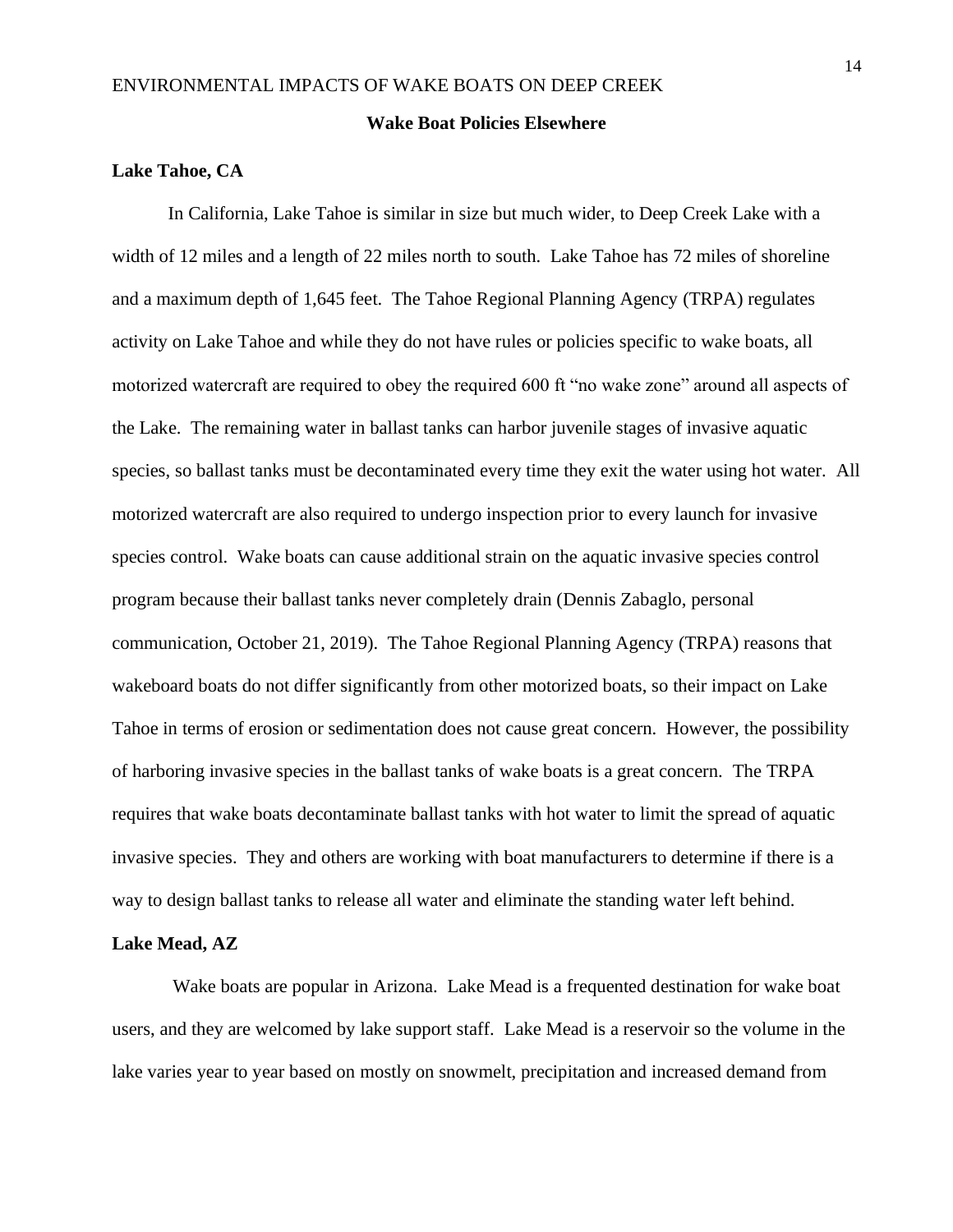residential and commercial users due to the increasing population in the area. The boats do not present a concern to the shoreline or ecosystem any more than any other motorized watercraft. Lake Mead has a very large open basin area and wake boats are usually operated in the open area giving waves plenty of time to disperse before reaching the shoreline. The shoreline changes every year with the lake depth or elevation. This year, the elevation is down 120 feet from its highest capacity, which is a large number, but not abnormal. Even at the end of a 20-year drought, Lake Mead has 3 trillion gallons of water, 32% of the maximum capacity of 9.3 trillion gallons (Christie Vanover, personal communication, October 30, 2019). Wake boats are required to maintain a safe distance from other vessels and structures and obey "no wake zone" speed limits.

Similar to Lake Tahoe, the design of wake boat ballast tanks is a concern for the spread of invasive species in Lake Mead. Aquatic invasive species control is very important at Lake Mead and there is an active control program to ensure quagga mussels, which were introduced from the Great Lakes, are not able to spread to or from the Lake. Boats that are docked for more than 30 days require mandatory inspection and decontamination, which includes the ballast tanks of wake boats. Interstate boats also have to be inspected before entering the water and this inspection is provided free of charge for lake users (Christie Vanover, personal communication, October 30, 2019).

#### **Oregon**

Managers in Yamhill, Marion, and Clackamas counties in Oregon have taken steps to limit wake boat use. Wake surfing should be conducted 200 feet from the shore, other boats in the water and docks because the wave energy from a WakeSurfing boat is 4 times as strong as a Wakeboarding wake (OSMB, 2018). This regulation will likely exclude wake surfing in small coves or bays. The OSMB (2018) referenced two studies on how wake size can affect shoreline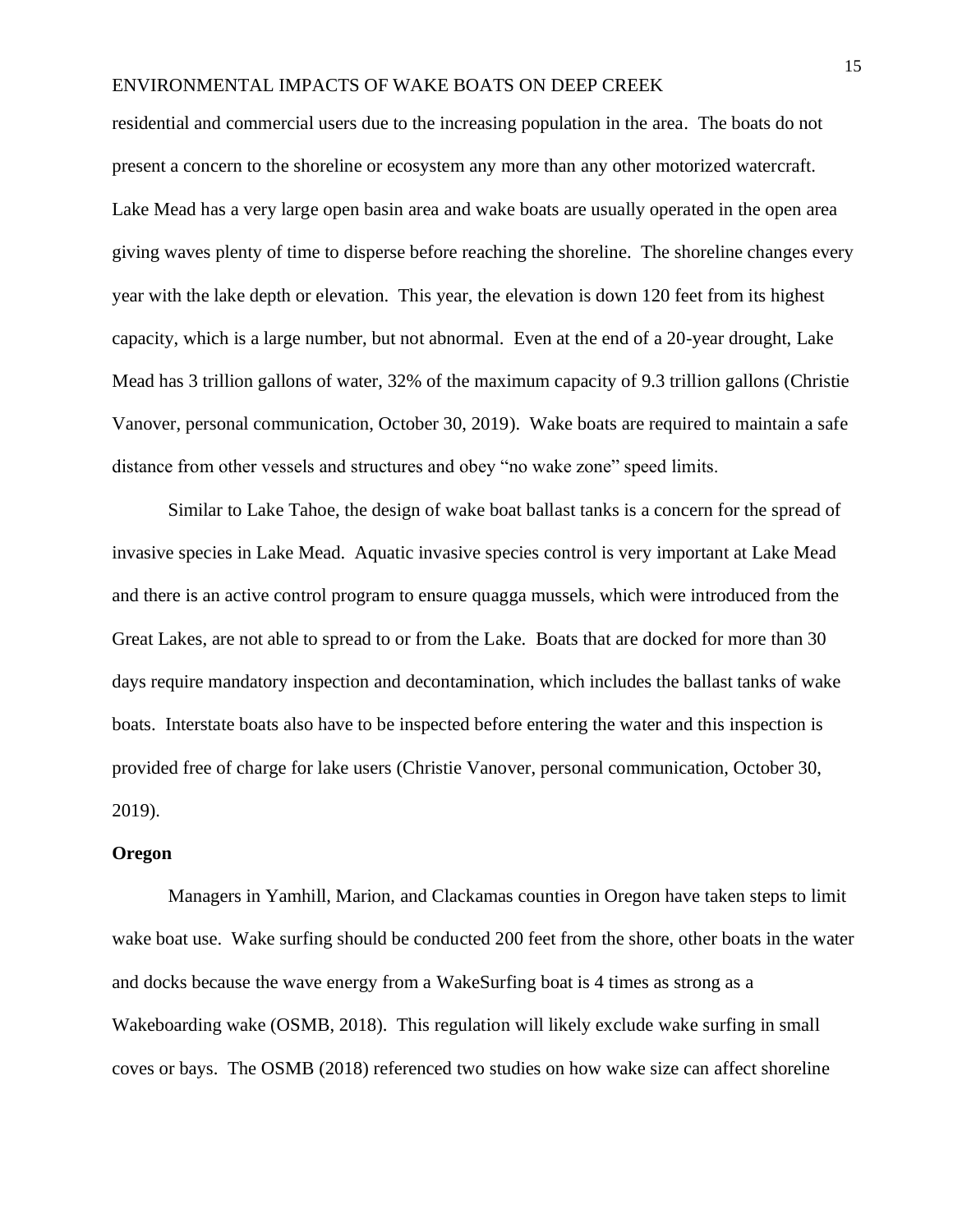erosion to determine how to limit wake boat use. Figure 4 shows a boat's speed in relation to the height of the wave it produces.



**Figure 4.** Relation of Wave Height to Boat Speed. Source: Oregon State Marine Board (OSMB, 2018).

Some localities in Oregon have tried restricting the use of wake enhancing devices and wake boats, but law enforcement has experienced difficulty enforcing the restrictions. Law enforcement officers cannot search boats for wake enhancing devices without probable cause. Boat design can mask wake enhancing devices as wake can be shaped by a boat's hull and trim tabs rather than visible wake-enhancement devices such as ballast tanks. Oregon established Personal Watercraft Rules in 1990 for speed and proximity rules for all motorized boats to enhance safety on the water and minimize conflict between boaters. These rules are similar to other localities throughout the country and are listed below:

- 1. Do not exceed no wake speed of 3.5 mph within:
	- a. 200 feet of a boat launch, any fixed structure, any other motorized boat or person on the water such as a swimmer or angler
	- b. 100 feet of any paddle powered or anchored vessel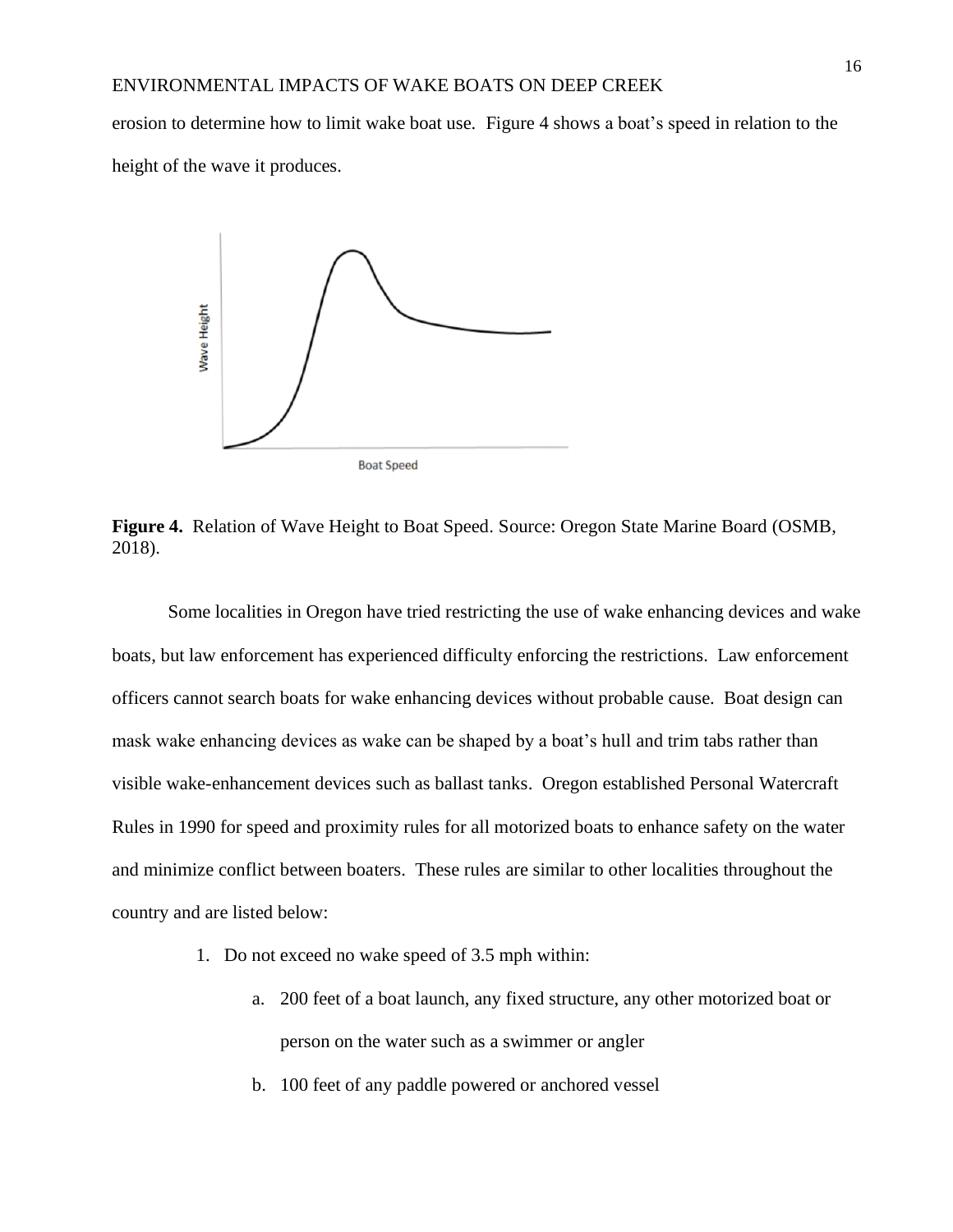c. 200 feet of shoreline (OSMB, 2018).

## **Lake Norman, NC**

Lake Norman in North Carolina has 520 miles of shoreline and is in a heavily populated area just north of Charlotte, NC. In the past 2 to 3 years, wakeboard boat use has increased significantly, which has led to an increase in complaints from local property owners and other boaters on the lake about wake surfers and boarders showing a lack of consideration for property owners and other boaters. John Gerke, the Assistant Executive Director and Morris Sample, the Executive Director of Lake Norman Marine Commission (LNMC) shared their experience with wakeboard boats on Lake Norman. North Carolina has a "no wake zone" 150 ft away from docks and other boats which works well for conventional boats, but not for the 4 ft wakes generated from wake boats. Increasing the restriction on the wake zone will need more state-level guidance, according to Gerke and Sample. The North Carolina Wildlife Resources Commission is interested in beginning a study of wake boats in the state. The commission would like to limit wake boat use in the smaller coves along the lake as the large wake creates disturbance in these areas.

Control and enforcement on the lake can be complicated and everyone has a right to use the resource. There are 15,000 private and commercial docks on the lake, and most of the shoreline is privately owned. There is significant law enforcement presence on the lake, but the "no wake zone" is difficult to enforce. Buoys can be placed in the water to give boaters a visual idea of their distance from the shore. The commission hopes to limit lakeshore erosion by limiting the number of passes a boater can make in one area before moving on to a new section of the lake. The commission hopes to prohibit wake boats from entering any cove less than 600 feet wide. In North Carolina, if a wake damages structures or other people's property, the boater is responsible to pay for that damage, but this is difficult to enforce and difficult to determine where the damage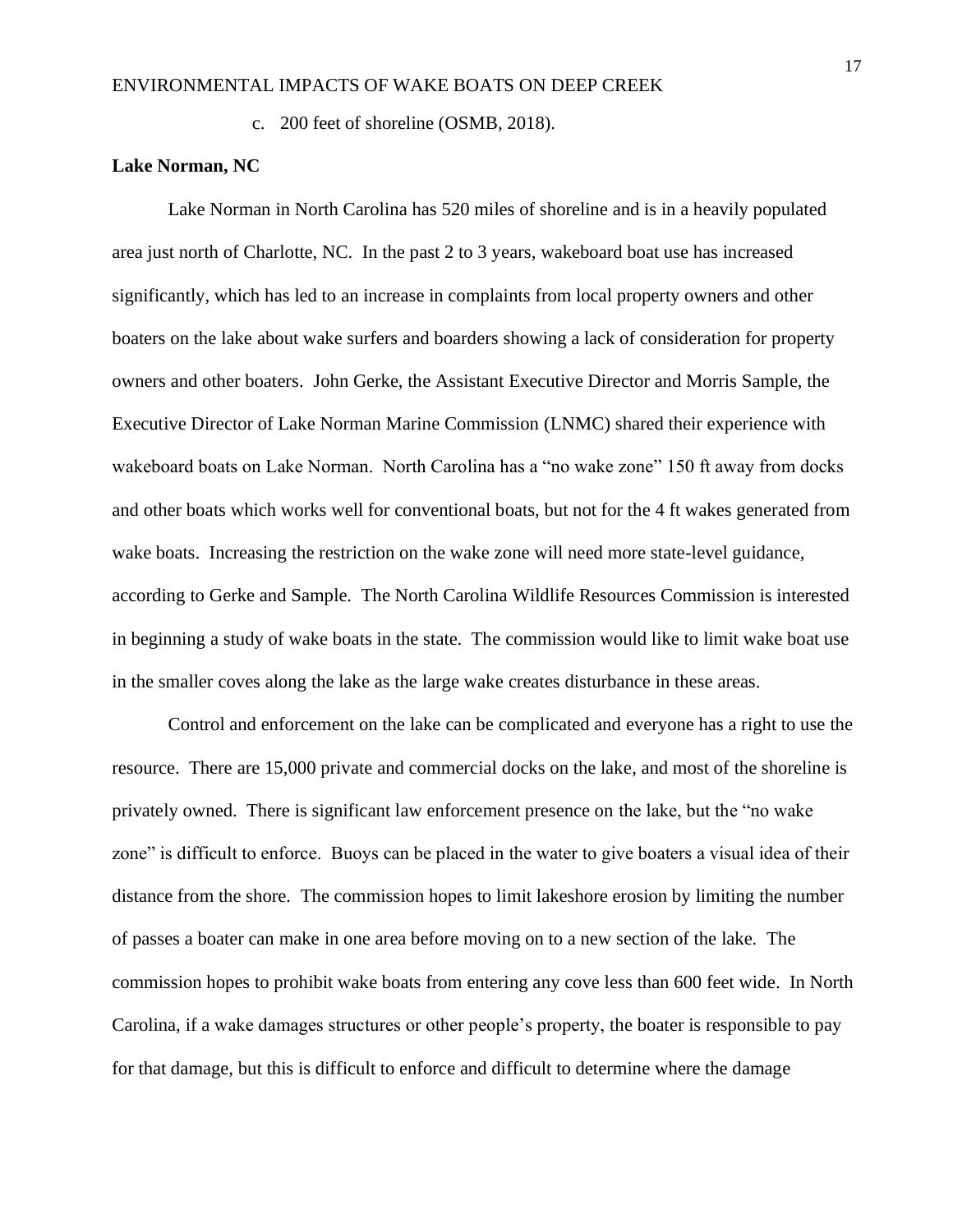originated (John Gerke and Morris Sample, personal communication, November 7, 2019). The commission feels that wake boats do lead to erosion and contributed to the disappearance of several small islands in Lake Norman. The commission would like to see representatives in favor of a ban on wake boats as well as those opposed on an exploratory committee.

#### **Bone Lake, WI**

In Wisconsin, some districts are limiting wake-board boat usage. In Sawyer County, the Land, Water and Forest Resources Committee proposed a county-wide ordinance prohibiting watercraft from creating wakes more than 50 feet long and two feet high within 700 feet of any shoreline, dock, pier, raft or other restricted areas on all lakes. The wake size detailed in this ordinance directly relates to the larger wake created by ballast boats and is intended to limit their use. This will apply to all wake-enhancement watercraft whether they employ ballasts, mechanical hydrofoils, uneven loading or operation at transition speed (Boettcher, 2018). The ordinance is designed to minimize shoreline and lakebed erosion and is supported by many lake associations.

Bone Lake District is also taking steps forward to limit wake-enhancement watercraft (Cary Olson, personal communication, November 6, 2019). Cary Olson has been one of five commissioners for Bone Lake District, WI for the past 17 years. Bone Lake is 3.75 miles wide and 5 miles long with an average depth of 25-30 feet and a maximum depth of 42 feet. Like many lakes throughout the country and in this study, wake boats on Bone Lake are increasing in popularity in recent years. There would likely be even more boats on the water if not for their high price tag of \$100,000 for a new boat. The main complaints from property owners and other boaters are the noise, loud music and the proximity of wake boats to other boats on the water. Summer 2019 was a particularly difficult season for property owners because water levels were elevated 14 inches due to heavy precipitation. Since the water level was higher than normal, the wake from wake boats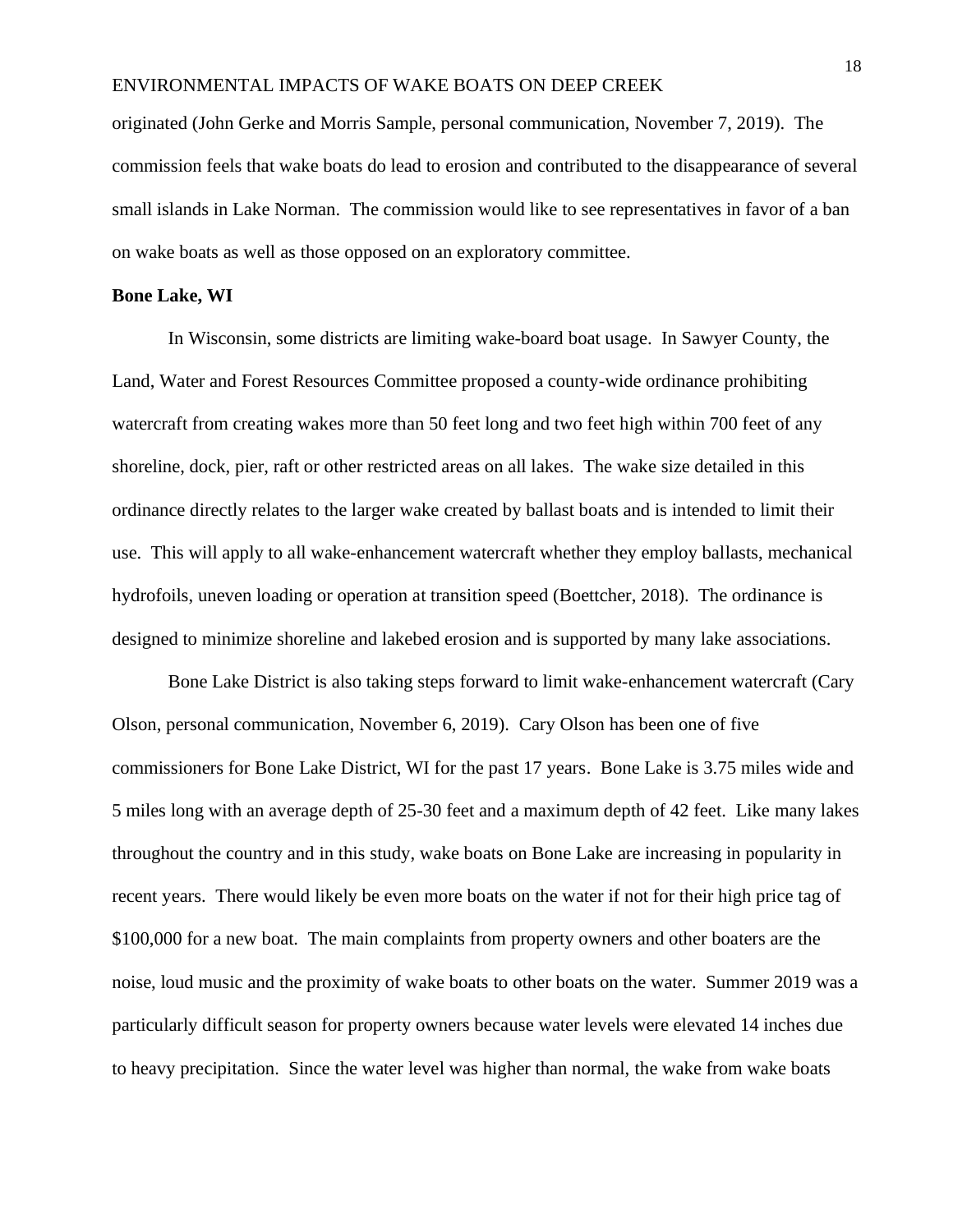came up higher onto the shoreline and caused more problems for lakeside property owners. Bone Lake freezes in the winter, so all docks are removable and held in place with a suction system. The wake from wake boats was large and powerful enough to dislodge the suction system on the mobile docks and property owners were left to reposition the docks and fill in the land where dock pilings scraped the lakebed. If wake from a boat causes property damage, the boat owner is responsible to repair this damage, but this is difficult to enforce particularly during the summer season where 70% of lake users do not live locally. It is difficult to find suitable landfill for filling in dock walk-in areas. Riprap, loose stone placed along the shoreline as a foundation, works well to fill in areas dredged by loose docks, but it decreases the boater's ease of entering the water.

Bone Lake District established a committee to investigate ways to implement reduced-wake rules when lake water levels are high compared to a historic high-level date. Wake boats are not restricted by a "no wake zone" at Bone Lake, but jet ski use is restricted along the shoreline for noise control. Bone Lake is managed by the county, and they could set regulations at times of high water and put into place "no wake" or "reduced wake" zones to minimize damage to docks and shoreline property. Other concerns the committee would like to research are whether large wakes erode the shoreline and shoreface. The effect of wake boats on turbidity is visually evident and an observer can see the water turning murky (Cary Olson, personal communication, November 6, 2019). The committee would like to research what damage the lake basin may be facing from wake boats.

 The committee is tasked with finding out if the county will allow the restriction, how the restriction can be patrolled and how to enforce such a rule. The process is in the beginning stages and the Board of Commissioners is seeking attendees and committee members from local property owners as well as wake boat owners and users. The Board of Commissioners has an annual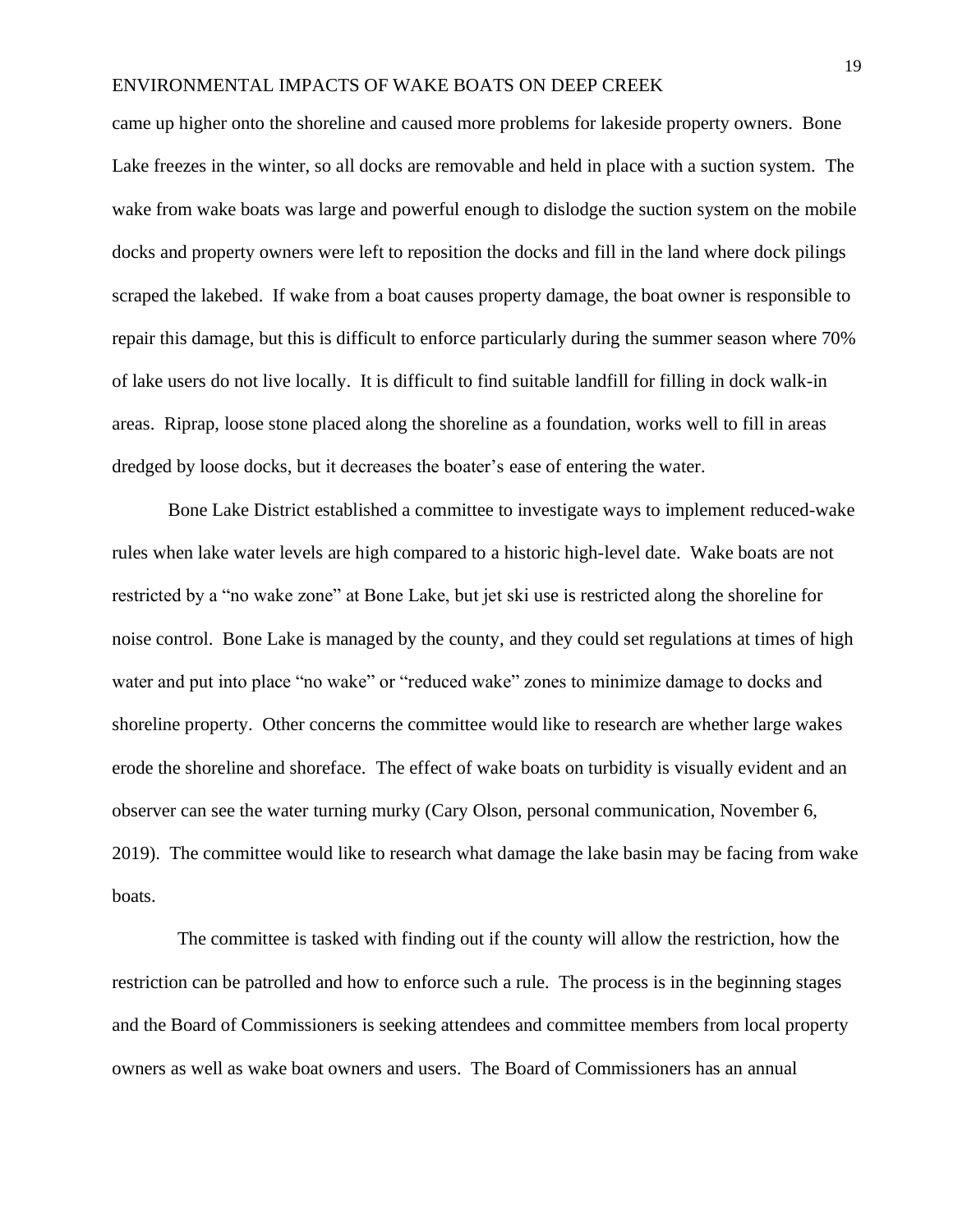meeting in August 2019 and the committee wants to have a recommendation ready by then for the Board. In the meantime, Bone Lake managers are beginning a public awareness campaign reminding users that the lake is for everyone and all have a right to use (Cary Olson, personal communication, November 6, 2019). The campaign is designed to encourage users to be courteous to others and be particularly mindful to canoes, kayaks and other small watercraft.

### **Lake Squam, NH**

Lake Squam in New Hampshire is 6,791 acres in area with a length of 7.0 mi, a width of 4.6 mi and a maximum depth of 99 ft. Lake Squam is a popular destination for boaters and others looking for recreation, but also is a nesting site for loons, bald eagles, and great blue herons. The community surrounding Lake Squam believes it is important to balance tourism and recreational opportunities with ecological and environmental protection. HB137 seeks to establish a commission to study the impact of wake boats in the state of New Hampshire and received bipartisan support with Representative Suzanne Smith [D] as the primary sponsor, and Representatives Dan Wolf [R], Linda Tanner [D] and Senator Martha Fuller Clark [D] as cosponsors. The panel will include environmental groups as well as the Water Sports Industry Association for a balanced plan to limit the negative effects of wake boats while also maintaining the rights of the public to use the lake for water sports (H.B. 137, 2019). The bill passed on June 20, 2019 and the deadline for the commission to report its findings along with any recommendations for the proposed legislation is June 30, 2020.

#### **Michigan**

Michigan encourages lake users to follow best practices, but no formal policy exists regarding wake boat regulation. Like many other localities, wake boaters are responsible "for any damage to life or property resulting" from a wake as described in section 80158 of the Maritime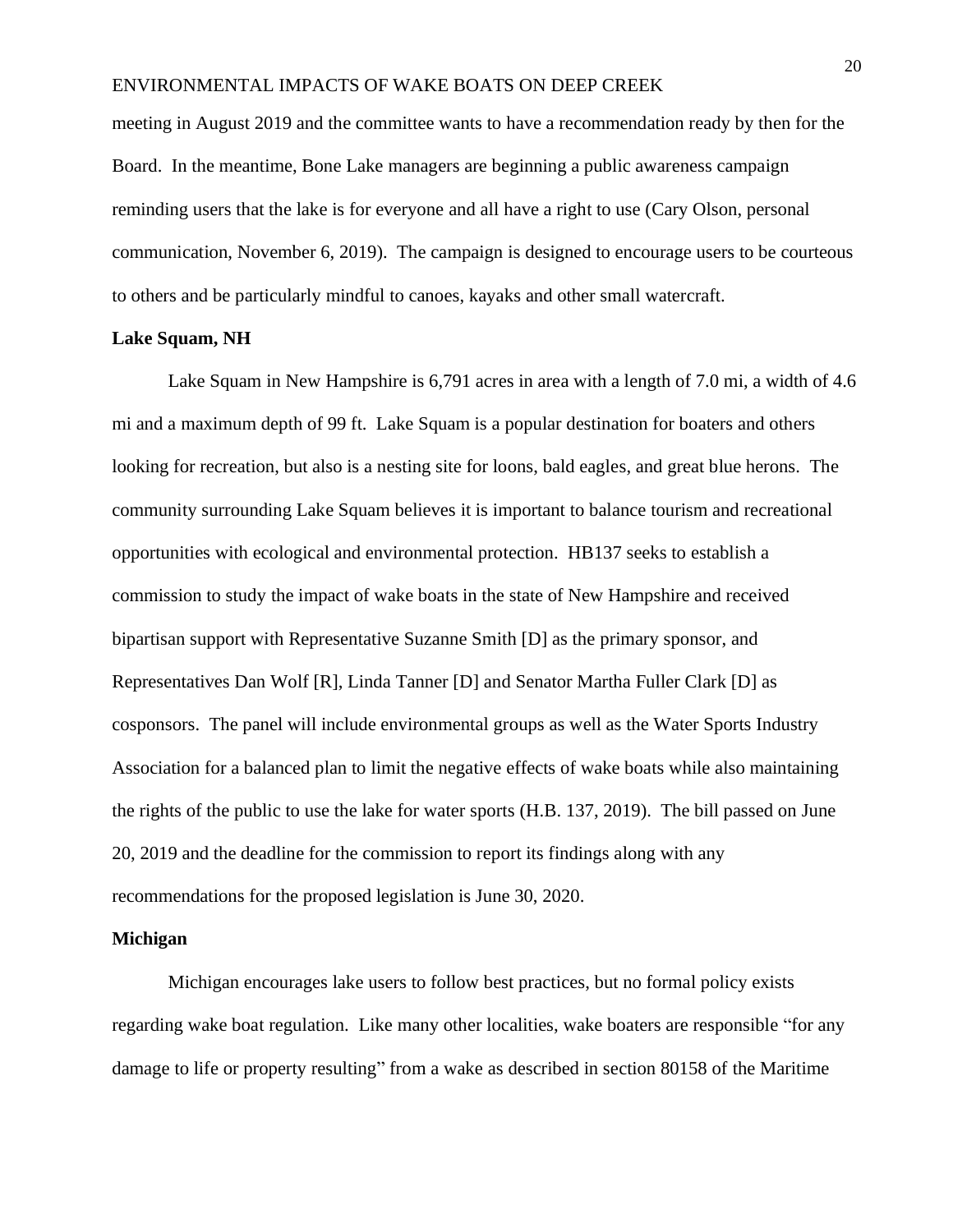Safety Act (Smith & Jarvie, 2015). Boaters are encouraged to follow best practices listed below and set forth by the nonprofit organization, Michigan Lake and Stream Associations (MLSA), to avoid causing damage to life or property:

- 1. "Reduce speed within 300 feet of shore
- 2. Do not add ballast water or other extra weight to wake boats
- 3. Do not operate wake boats near sandy areas, wetlands or lakefront residences
- 4. Avoid turning wake boats in tight circles (tight circles increase wave height and frequency)
- 5. Avoid operating wake boats in shallow water or near natural shorelines" (MLSA, 2015).

In addition to the MLSA guidelines, the National Marine Manufacturers Association (NMMA) recommends boaters maintain a distance of 150 feet or more from other vessels, swimming areas and fishers. Boats should always use a "no wake speed" when passing others within 150 feet and avoid operating in water less than 2.5 feet (Smith & Jarvie, 2015). Scientific data on the impacts of wake boats is very limited and more research and data collection is necessary before any regulations are made but maintaining and enforcing best practices while operating is essential to prevent damage while research is in the development phase. Wake boat enthusiasts will do well to enjoy their sport responsibly and consciously to ensure their safety and the safety of others (Smith & Jarvie, 2015).

#### **Vermont**

Senator John Rodgers introduced SB69 in Vermont to create local boating ordinances for wake boats throughout Wisconsin. SB69 was introduced last year, which is the first year of the biennium, so if the committee takes up the bill, it will be read in January or February of 2020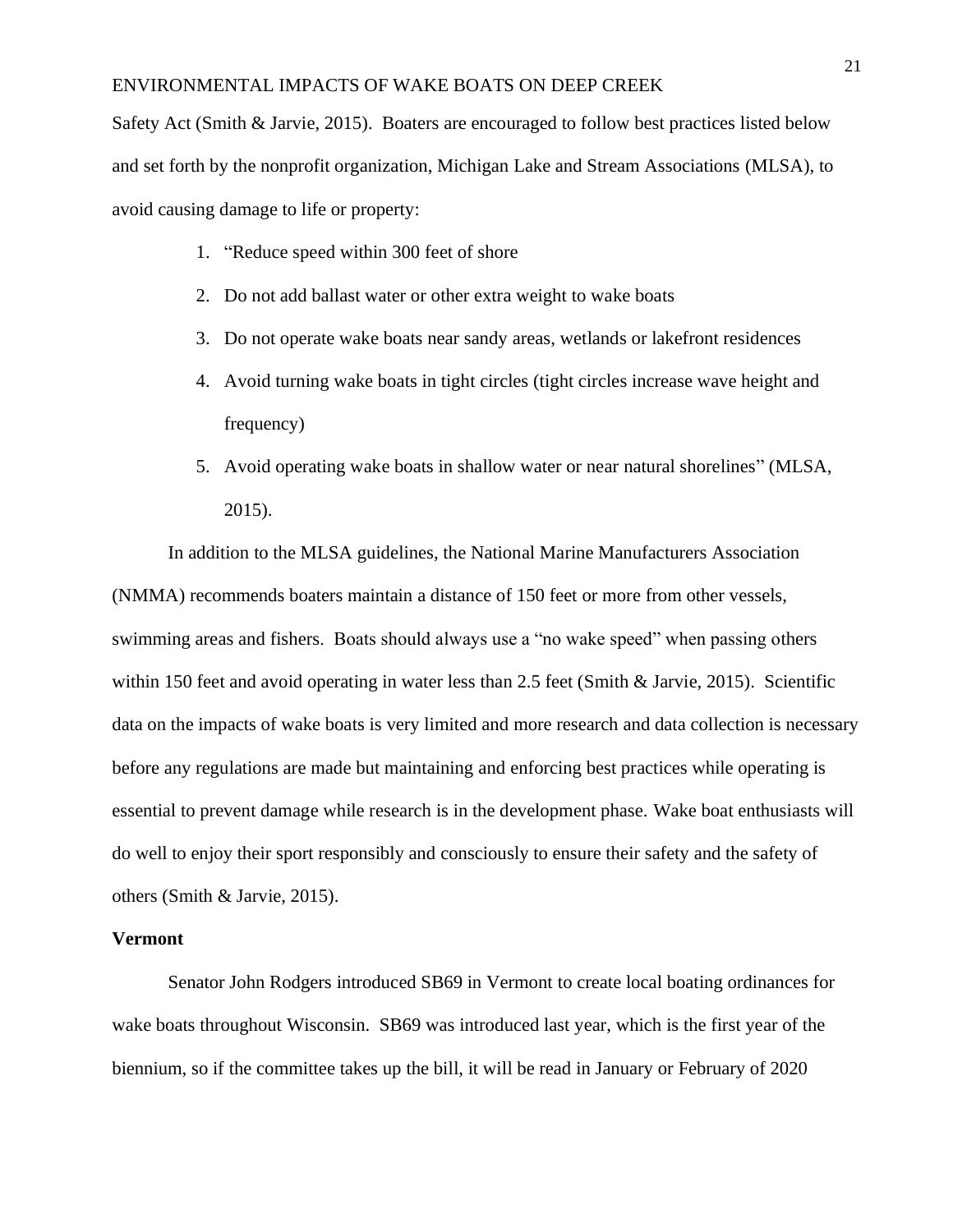followed by testimonies. The bill stems from a need to limit the spread of aquatic nuisance species such as Eurasian watermilfoil. The concern in Vermont is the same as in Lake Tahoe and Lake Mead; the water ballast tanks of wake boats can harbor juvenile stages of aquatic nuisance species. The bill calls for a ban of wake boats from all inland lakes in the state. The effect of wake boats on erosion is a secondary concern to the threat of AIS (Senator John Rodgers, personal communication, November 20, 2019).

### **Environmental and Social Cost-Benefit Analysis**

Comparing the economic benefits of wake boat usage to the environmental cost of their usage can help decision-makers address future policies and propose new projects.

## **Economic Benefits/ Impacts**

Lodging currently provides the largest tourist revenue in Western Maryland (Table 1)**.** The Maryland Department of Commerce-Office of Tourism Development provides annual data based on recreational and lodging/accommodation sales tax revenue brought into the state. This data is further broken down by county. The state of Maryland is divided into five regions, with Garrett County residing within Maryland's Western region. Visitor spending accounts for a significant amount of county revenue. In 2010, a Maryland State Park visitor study from May-October was conducted by the Appalachian Regional Commission (ARC). The average daily spending for a family of three visiting the western region was \$239 (ARC, 2009). This figure included spending on lodging, retail, and food/beverage. Seventy percent of the economic impact in the Western region is generated in local communities within 20 minutes of a state park entrance. Sanctioned lake events also bring crowds to the area through events such as "Wake for Warriors". Wake for Warriors is a national wake boat event touring the nation aiming to connect military veteran family and friends together sharing a love of water sports whose website has since been deleted. The national tour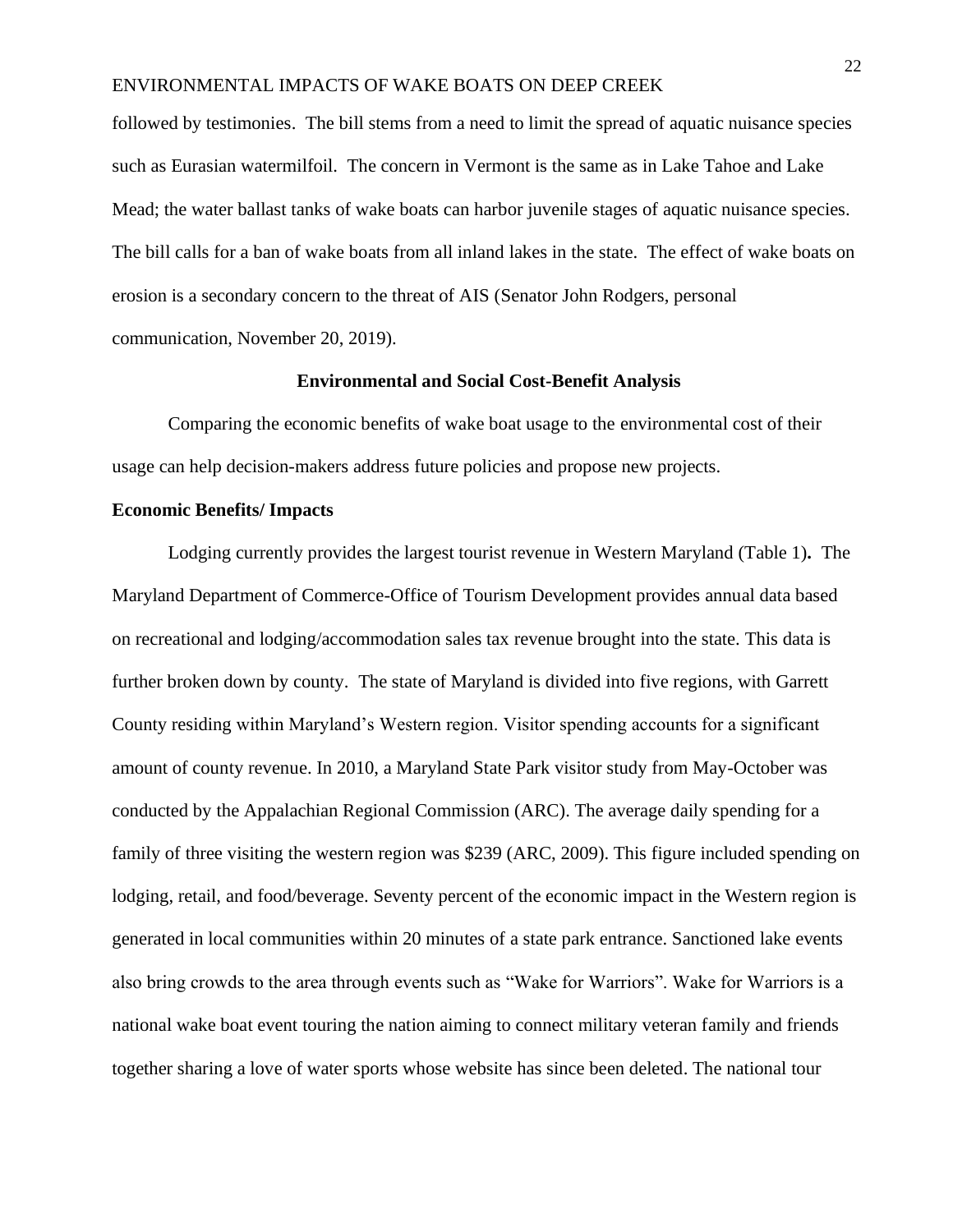hosted a two-day event this year at Deep Creek Lake on June 21st-June 23rd. Events such as this bring participants from around the Eastern seaboard of the United States if not further. Large crowds cheer on wounded veterans with amputated limbs and PTSD as they wake surf. Sanctioned events fuel the economy by making overnight accommodations, hosting parties at local pubs, purchasing food and beverages to sell for event concessions, and selling T-shirts made locally.

Table 1. Garrett County-Tourist Generated Economic Revenue.

| <b>Unquantified Economic</b><br><b>Revenue Generated from</b><br><b>Tourism</b> <sub>(Garrett County)</sub> | <b>Economic Revenue</b><br><b>Generated from State Park</b><br><b>Admissions &amp; Boating</b><br>Source: (2019 Deep Creek<br>Lake State Park) | <b>Economic Revenue</b><br><b>Generated from Wake Boat</b><br><b>Rental</b><br>Source: Life Lake Boat<br>Rentals |
|-------------------------------------------------------------------------------------------------------------|------------------------------------------------------------------------------------------------------------------------------------------------|------------------------------------------------------------------------------------------------------------------|
| Lodging/Accommodations                                                                                      | In-state parking admission-<br>\$3                                                                                                             | 2 hr wake boat rental- \$539                                                                                     |
| Food & Beverage Industry                                                                                    | Out-of state parking<br>admission-\$5                                                                                                          | 4 hr Wake Boat Rental- \$669                                                                                     |
| Retail Industry<br>(Grocery/Clothing)                                                                       |                                                                                                                                                | Daily Wake Boat Rental-<br>\$1,059                                                                               |
| Marine Engineering (Boat<br>Maintenance)                                                                    | In-State Boat Launch Fee-<br>\$10                                                                                                              |                                                                                                                  |
| <b>Attractions</b>                                                                                          | <b>Out-Of-State Boat Launch</b><br>Fee- \$12                                                                                                   | Wake Surf Board Rental 2<br>$hrs-$ \$40                                                                          |
| Private Marina Docking Fees                                                                                 |                                                                                                                                                | Wake Surf Board Rental 4<br>$hrs-$ \$75                                                                          |
|                                                                                                             |                                                                                                                                                | Wake Surf Board Daily<br>Rental-\$100                                                                            |

Sources: Lodging Report Archives | Office of Tourism Development. (n.d.). Retrieved from <http://industry.visitmaryland.org/research/lodging-reports/lodging-report-archives/>

Watersport Boat Rental | Lake Life Boat Rentals. (n.d.). Retrieved from <https://dclakelife.com/rental/watersports-boat-rental/>

Camping Season and Service Charges for MD State Parks. (n.d.). Retrieved from <https://dnr.maryland.gov/Publiclands/Pages/oc.aspx>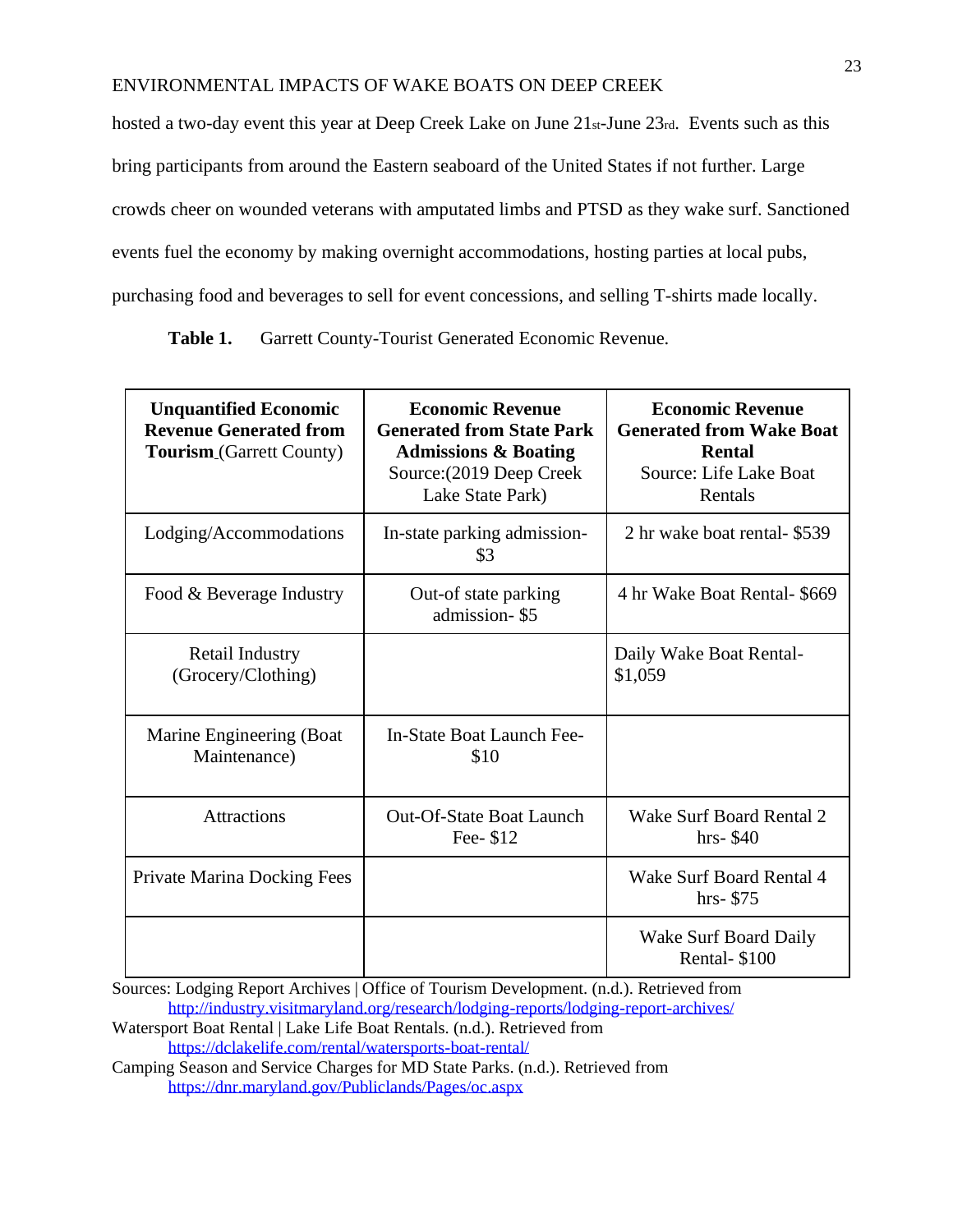### **Social Benefits of Wake Boating**

Parks and outdoor recreational activities have known social benefits. Studies from the California Parks and Recreation Department have shown public health improvements. Wake boats may have the potential to improve social bonds, relieve stress, enhance physical health, and readjust a person's quality of life for wake boating participants (California State Parks, 2005).

## **Social Costs of Wake Boating**

Tourism is a million-dollar industry in Garrett County that is vulnerable to the availability of recreational activities offered at Deep Creek Lake State Park (Table 2). As of yet, there is no recreational data to quantify wake boat usage in Garrett County. Though, you could generally state that a multitude of county economies could potentially be affected by the loss of wake boating. The brunt of recreational costs associated with the decline of wake boating would be tourism. Tourists flock to Maryland's Western region from around the country to experience recreational activities specifically at Deep Creek Lake. Costs associated with tourism include lodging accommodations, the food and beverage industry, retail sales, social attractions like clubs and bars, and State Park annual revenue.

| <b>Fiscal Year Revenue</b> | <b>Revenue From Admissions &amp;</b><br><b>Amusement Taxes</b> | <b>Revenue From Hotel Taxes</b> |
|----------------------------|----------------------------------------------------------------|---------------------------------|
| 2014                       | \$808,839                                                      | \$2,282,190                     |
| 2015                       | \$816,385                                                      | \$2,369,239                     |
| 2016                       | \$819,688                                                      | \$2,404,619                     |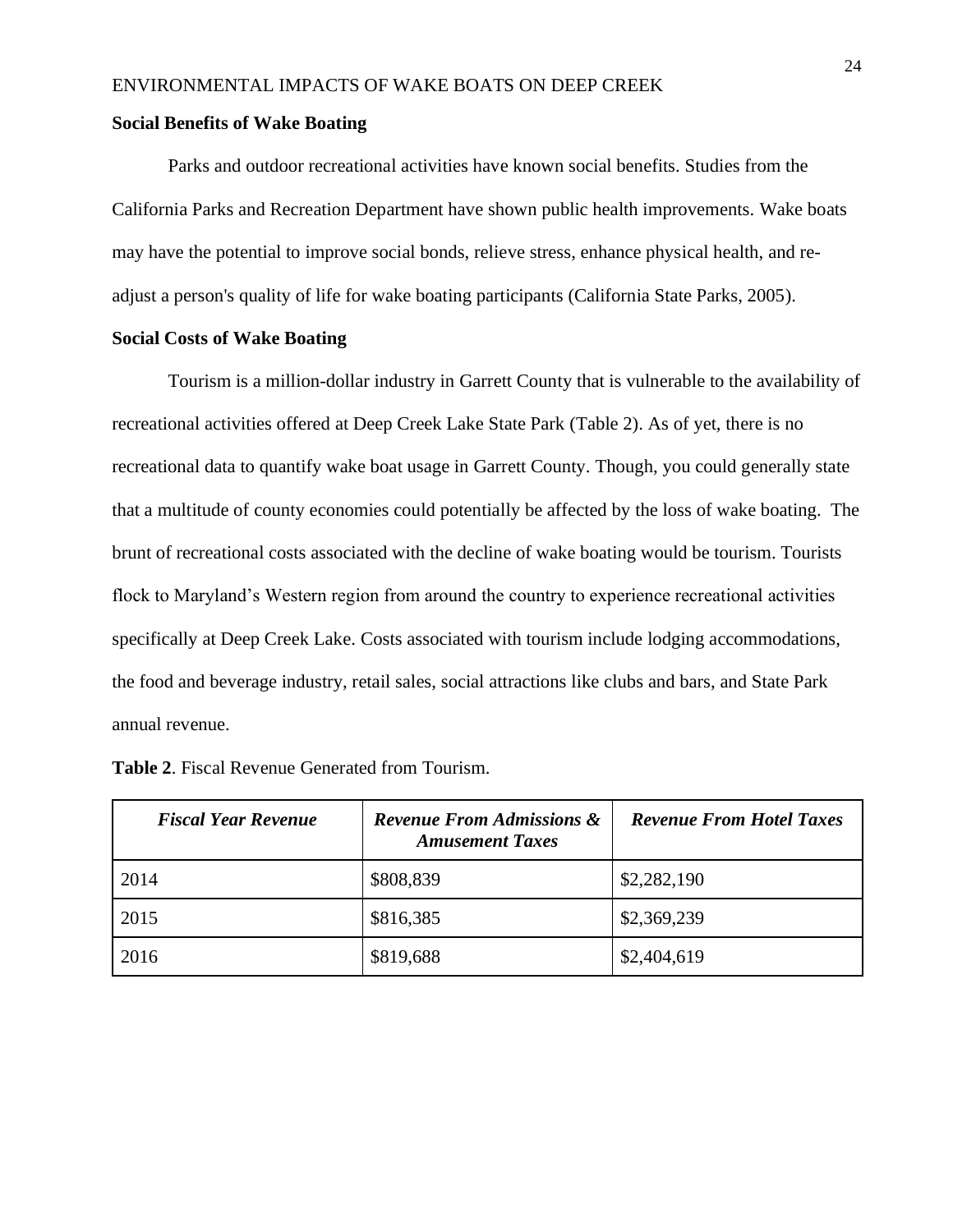### **Education and Outreach**

### **Community Involvement/Engagement**

Development and expansion of collaboration within the community is critical for getting the community on board with understanding the impact wake boats have on the environment, current regulations surrounding wake boats, and education pertaining to wake boats. Waterfront property owners in particular are seeing the impacts of wake boats firsthand. Property owners, such as Richard Matlick, Gary Shafer, or Bob Sutton, who are local Deep Creek Lake property owners and part of the Educational Advisory Committee engaged with industries such as the Water Sports Industry Association can lead to more community involvement. In order for outreach to be consistently effective, there must also be a collaboration between the Garrett County Government, the Policy Review Board, the MD DNR, MDE, the US Army Corps of Engineers, the Property Owners Association (POA), internal and external organizations. external organizations such as the Water Sport Industry Association can give an outside perspective, and promote collaboration with passionate wake boat enthusiasts, and lead toward possible successful results for property owners. In doing so, regulations, policies, and environmental concerns can be prioritized and addressed.

Having a wide range of individuals and organizations on board will make stakeholders more aware of the environmental effects that wake boats create. Reaching out can be a challenge and targeting specific groups and populations through environmental campaigns can and should be very beneficial. In some cases, many passionate recreational water sports enthusiasts simply do not recognize the environmental concerns surrounding wake boats. Being unaware of these issues does not mean that they will not make efforts to lessen the effects, but they likely lack the knowledge to make changes. Spreading knowledge does not have to include expensive or time-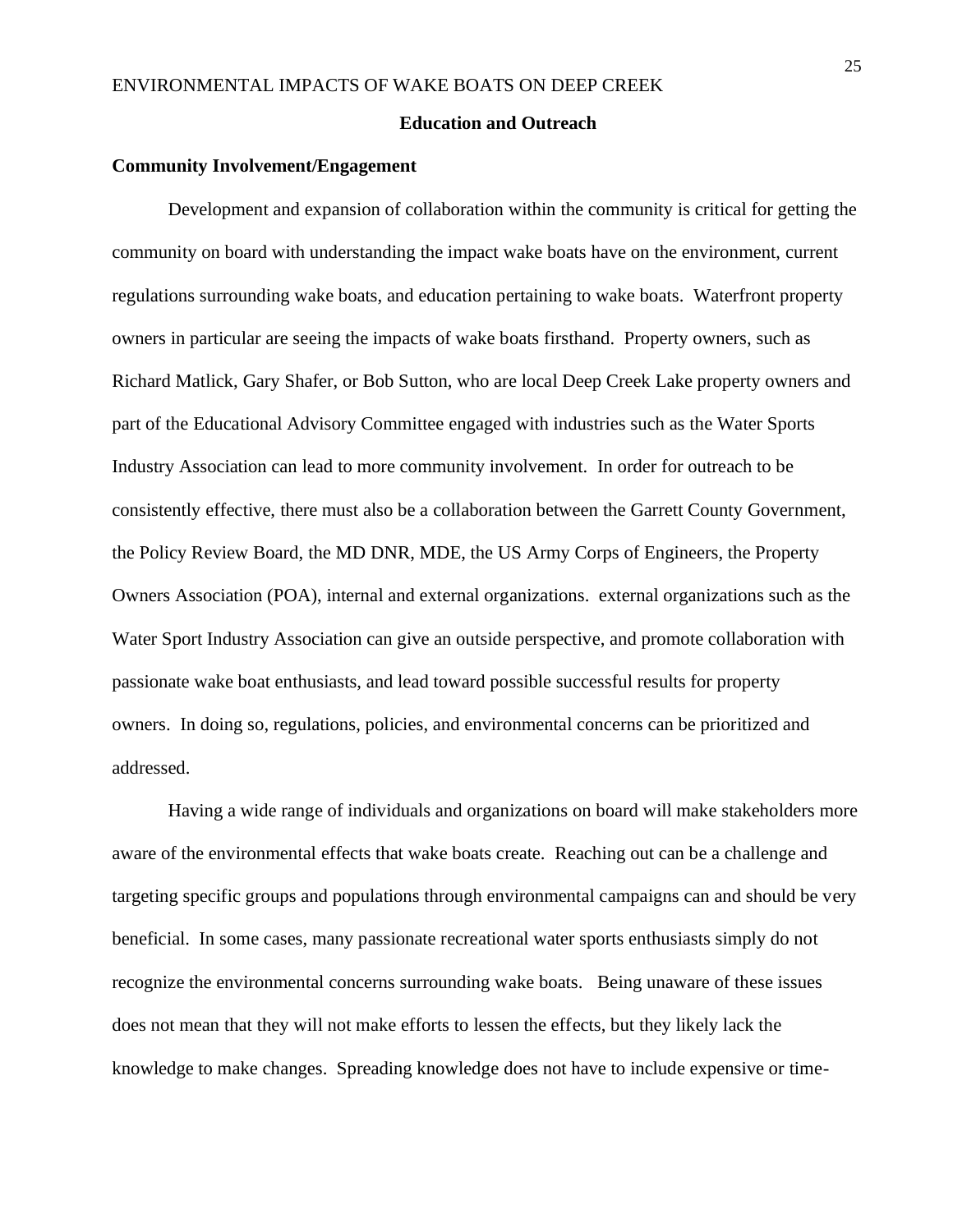consuming methods but can be done using a variety of platforms to target specific audiences. Social media, for example, can quickly reach a lot of people and help them become aware of specific issues (US Environmental Protection Agency (EPA), 2019). Most water sport enthusiasts and visitors will likely check out social media platforms, brochures and web pages related to the lake, recreational activities, and/or topics of interest for the area they are visiting. In particular, the Facebook group, "Friends of Deep Creek Lake" has over 1,000 followers. This group voices their concerns regarding wake boats, and the environmental issues that wake boats may cause. Promoting this group could help spread the word and could be as simple as acknowledging the group in Deep Creek Lake brochures or communicating with the group about updated concerns. Potentially the WSIA could even become part of the Facebook group for expansion.

The EPA's "Getting in Step Guide" (2019) provides details regarding approaches and strategies for watershed management and outreach. Although it outlines the basics of a water quality improvement effort, the same principles can be applied for outreach in regard to wake boat environmental concerns. The six steps for outreach include defining what's driving the concern (wake boats effect on the environment), goals, and objectives. Next, who are we trying to reach, followed by what message is being sent? Finally, create/implement the message, ending with continuous evaluation of the message being sent. When successfully implemented, the audience should be motivated to use behaviors that promote wake boat responsibility and growing the watershed planning efforts, implementing continuous regulatory requirements, and ultimately building strong partnerships through the community (USEPA, 2019).

"Social Marketing 101", in the Getting in Step Guide, discusses how using commercial marketing principles regarding social issues is beneficial for outreach and education. As opposed to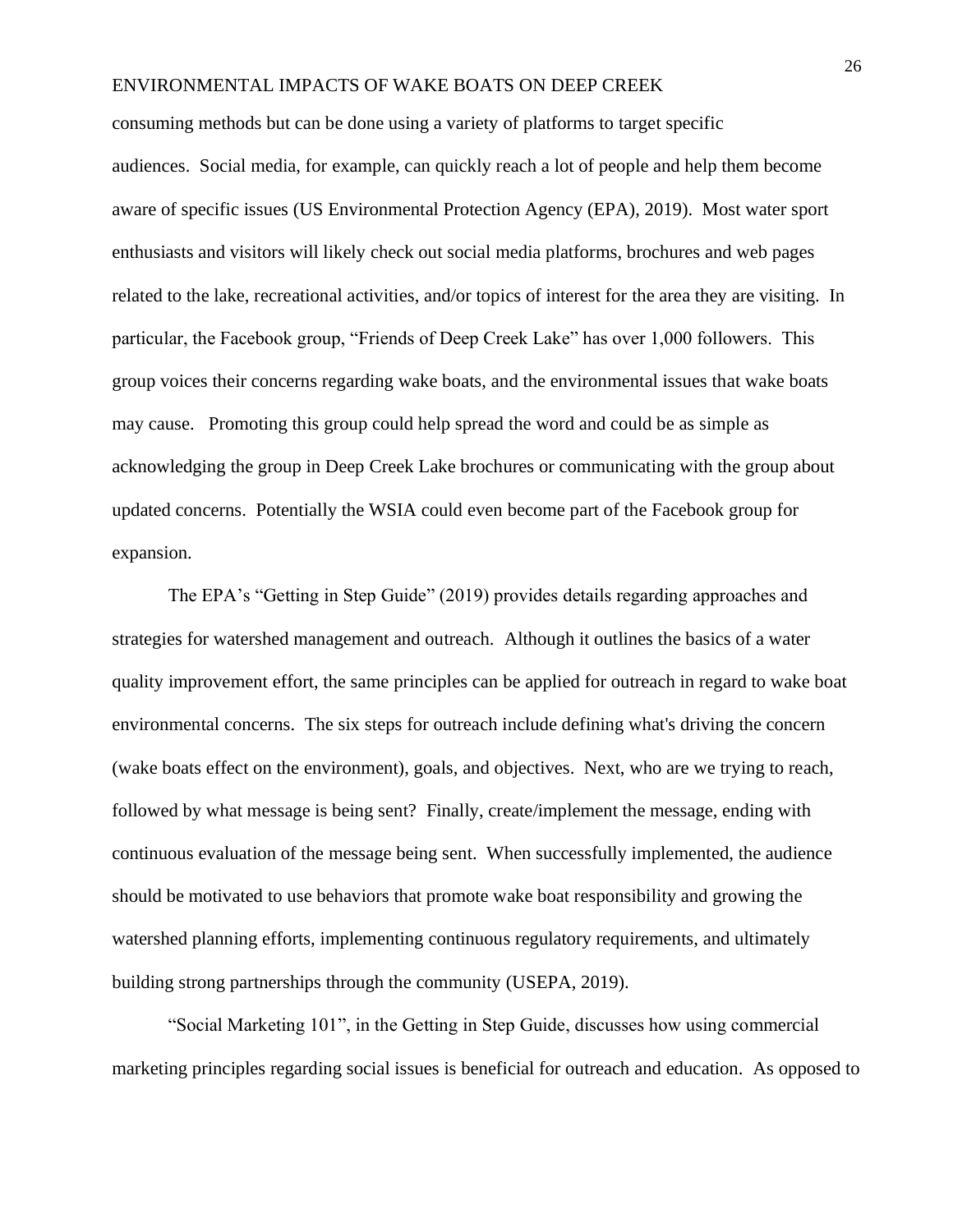selling services or merchandise, think of selling ideas, attitudes, and behaviors. In this case profit is not the goal, but instead improving the environment. Slogans and catchphrases are a cheap and effective way to reach out and educate society. Designing a slogan could guide individuals who normally are not aware of the environmental concerns surrounding wake boats and educate them on the matter. According to social marketing experts Philip Kotler, Nancy Lee, and Michael Rothschild, the process of social marketing must include marketing principles/strategies that reflect communication and value, which influences the audience behaviors and benefits society. A slogan, brochure, or radio broadcast is not nearly as effective alone but together they can be very beneficial.

Tourists, in general, are not as knowledgeable as residents and locals about the impact of wake boats on Deep Creek Lake. Outreach regarding these local concerns can be included within brochures, local gift shops, and word of mouth to target tourists. Residing in another area, likely one without a lake, tourists likely do not consider wake boat concerns or take part in lessening the potential consequences. Encouraging alternative water sports activities, providing wake boat etiquette tips, and advertising with slogans will help reach tourists. Informing tourists in brochures of basic wake boating tips such as staying 150 feet away from shorelines, making less repetitive passes, maintaining in a predictive path, and other methods that will reduce wakes could be beneficial (Fort, 2019).

### **Education**

The Water Sport Industry Association (WSIA) promotes wake responsibility and could be beneficial for future collaboration on education and outreach. Having the WSIA who are water sport enthusiasts, playing a role with wake responsibility can open doors to the public across the country. They have a "wake responsibility" pledge in place, geared toward peaceful watersport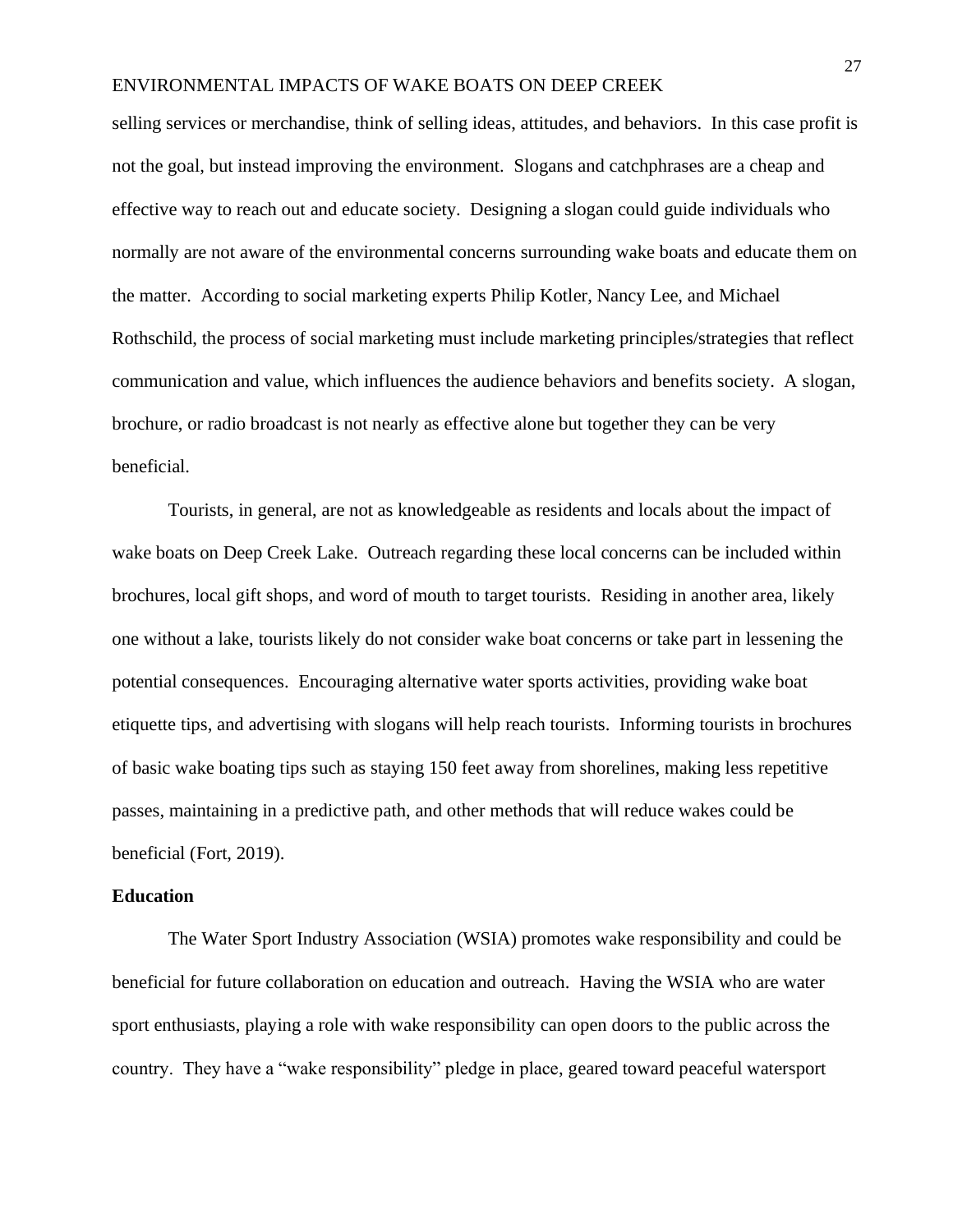play. The WSIA also works with homeowners and boating enthusiasts towards encouraging and partaking in etiquette boating behaviors. Unsuccessful past experiences where homeowners have tried shutting down water sports across the country because of negative environmental effects and damage, the WSIA decided to collaborate and continues to educate all over the country. Communication with this organization would allow them to see the growing interest for wake responsibility at Deep Creek Lake. WSIA can be reached at: Phone- 508-507-WISA; Email[info@wsia.net;](mailto:info@wsia.net) Address- P.O. Box 568512, Orlando, Florida 32856-8512.

### **Mitigating and Managing Detrimental Impacts**

Below are management strategies that could help identify and alleviate potential issues related to wake boats at Deep Creek Lake. These recommendations can help gain knowledge about wake boats and may facilitate the preservation of the Deep Creek watershed, providing direct benefits to the surrounding environment, as well as patrons, residents, and stakeholders of Deep Creek Lake. It is important to seek out management strategies that minimize environmental impacts with careful consideration to retaining recreational benefits.

### **Comprehensive Monitoring**

Because there is not enough evidence to directly link wake boats to negative environmental impacts, Deep Creek Lake may benefit from developing and implementing a comprehensive monitoring plan with clearly defined goals and objectives. This plan would seek to establish baseline conditions that will serve as reference points for comparison in the future (for example, determine a baseline of shoreline data to use as a reference point when establishing whether erosion is occurring, considering changing water levels from controlled water releases). Baseline water quality is already being monitored in the summer months at Deep Creek Lake as well as Cherry Creek, but more data is needed to directly link wake boats to changes in water quality and erosion.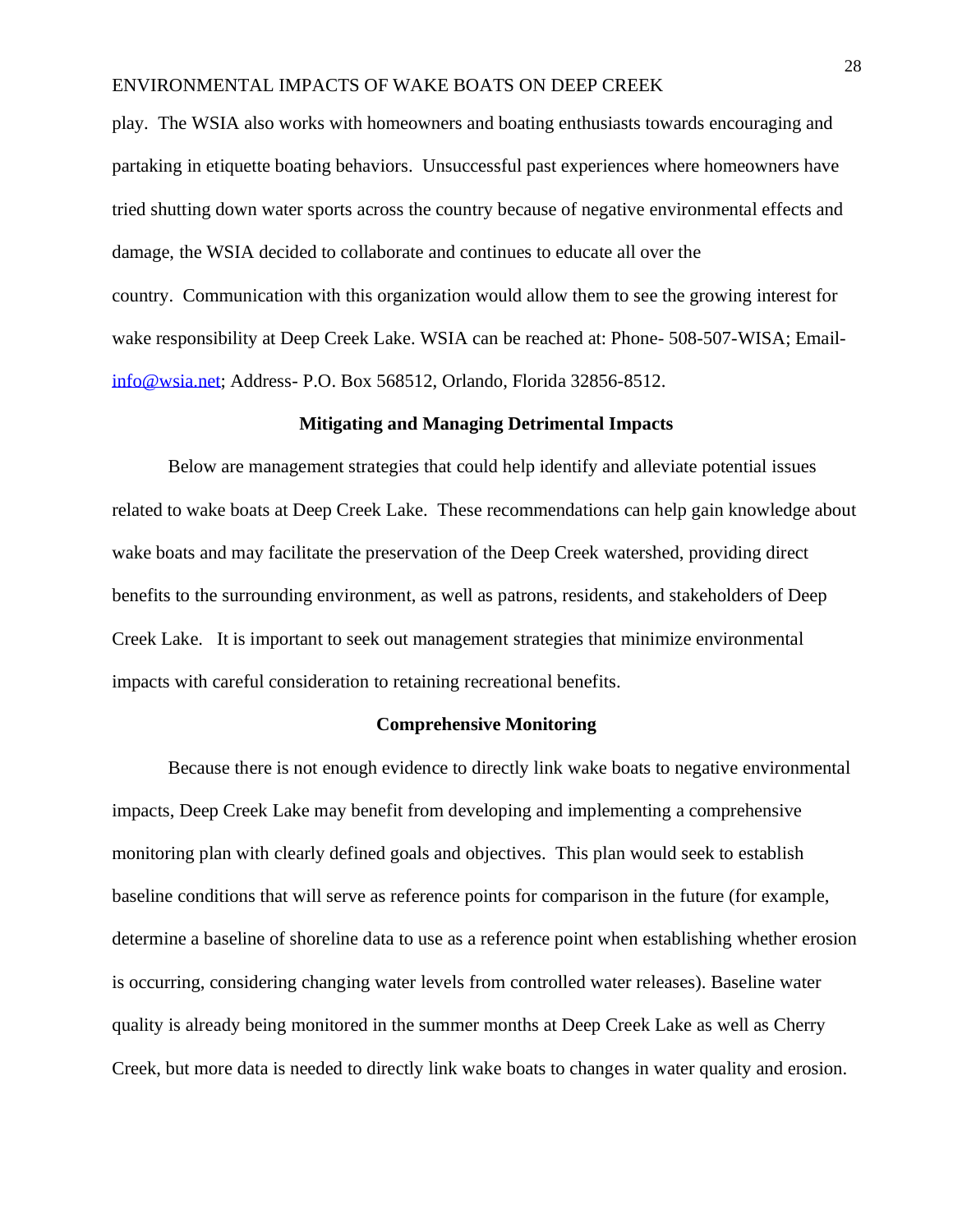#### **Identifying and Prioritizing Environmentally Sensitive Areas**

Environmentally Sensitive Areas are locations that contain rare species and ecologically significant natural communities. Sixteen of these areas have already been identified in and around the Deep Creek Lake Watershed. This can be a tool to locate areas that are particularly vulnerable to large wakes and target areas for no wake zones, etc. as well as knowing their vulnerabilities and the best strategies to protect against them.

Many of the ecologically significant areas in the Deep Creek Lake watershed harbor rare species and habitats that are directly dependent aquatic systems. Therefore, it is important to control erosion and maintain good water quality by limiting disturbances as much as possible and stabilizing the soil. Steep slope areas (15% slope or greater) and areas of highly erodible soils should be identified and monitored continuously if not already being done. Special attention should be made to retain fine particulate silt, sand and clay, and provide a minimum 100-ft undisturbed forested upland buffer to permanent and intermittent streams and nontidal wetlands, as well as identifying the most vulnerable shorelines and creating no-wake zones, limiting boat speeds, and placing restrictions on tight boat turns.

#### **Other Management Strategies**

To maintain and improve the current conditions of Deep Creek Lake the following management strategies should be considered:

• Provide education on the potential environmental impacts of wake boats and other anthropogenic activities that affect aquatic resources and their surrounding habitats to residents as well as visitors of the lake. Brochures, slogans, social media, etc. can all reach the public and should offer tips and suggestions for how to minimize impacts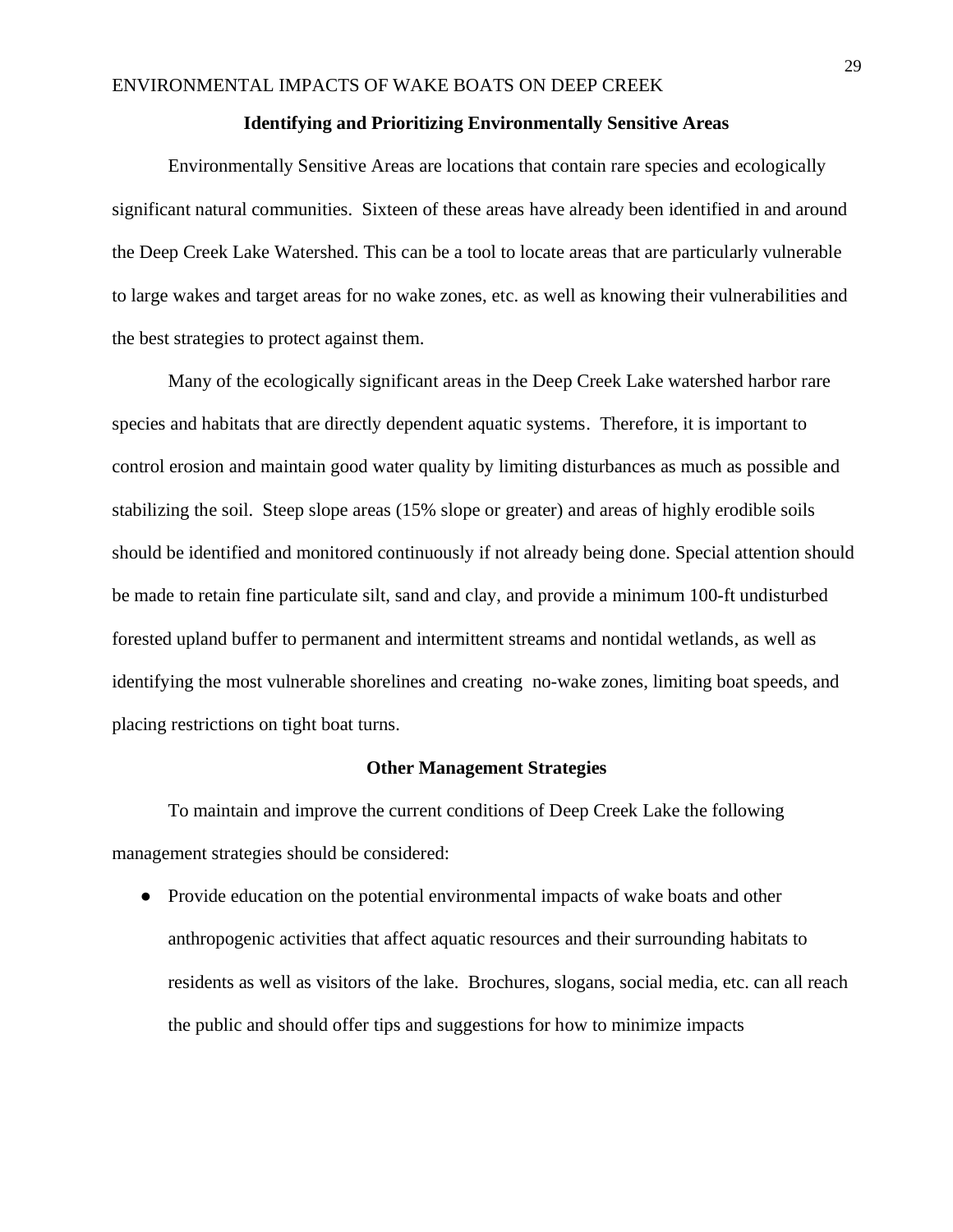- Consider expanding vegetation around shorelines to minimize shoreline erosion. Consider how vegetation would impact recreational users
- Anticipate and address the future growth of Deep Creek Lake. This includes further land development, if any, increased property (such as docks), as well as increased recreational use of wake boats. Identify how and where growth will occur as well as its environmental impacts. Manage existing resources and current land use as much as possible.

### **Policy/Regulation Changes**

It is important to promote policies that balance environmental and economic sustainability. Other lakes and their policies can be models to help establish policies and regulations in Deep Creek Lake. There are wake boat policies emerging in some areas such as Wisconsin's strategy of trying to limit the size of the waves and not necessarily eliminate the boats themselves. This could be an inclusive strategy for Deep Creek Lake to consider that would not necessarily eliminate wake boats and their economic benefits but just limit their capabilities.

#### **Funding and Resource Allocation Changes**

Funding management strategies present a challenge, particularly when there are several management approaches to consider. It is important to create rank how to alleviate concerns with consideration to the maximum benefit, particularly when there are limited funds (Klauda, 2014). This means concentrating efforts and funds on the most crucial environmental concerns first. In order to know which concern the most vital, environmental analysis is needed to help identify problem areas, prioritize which ones are the most critical, and ultimately which ones will have the highest economic benefit. Allocating resources to watershed preservation and restoration should consider the value of the system, its current state, the benefits if restoration is successful, the probability of success, and the total costs (Klauda, 2014).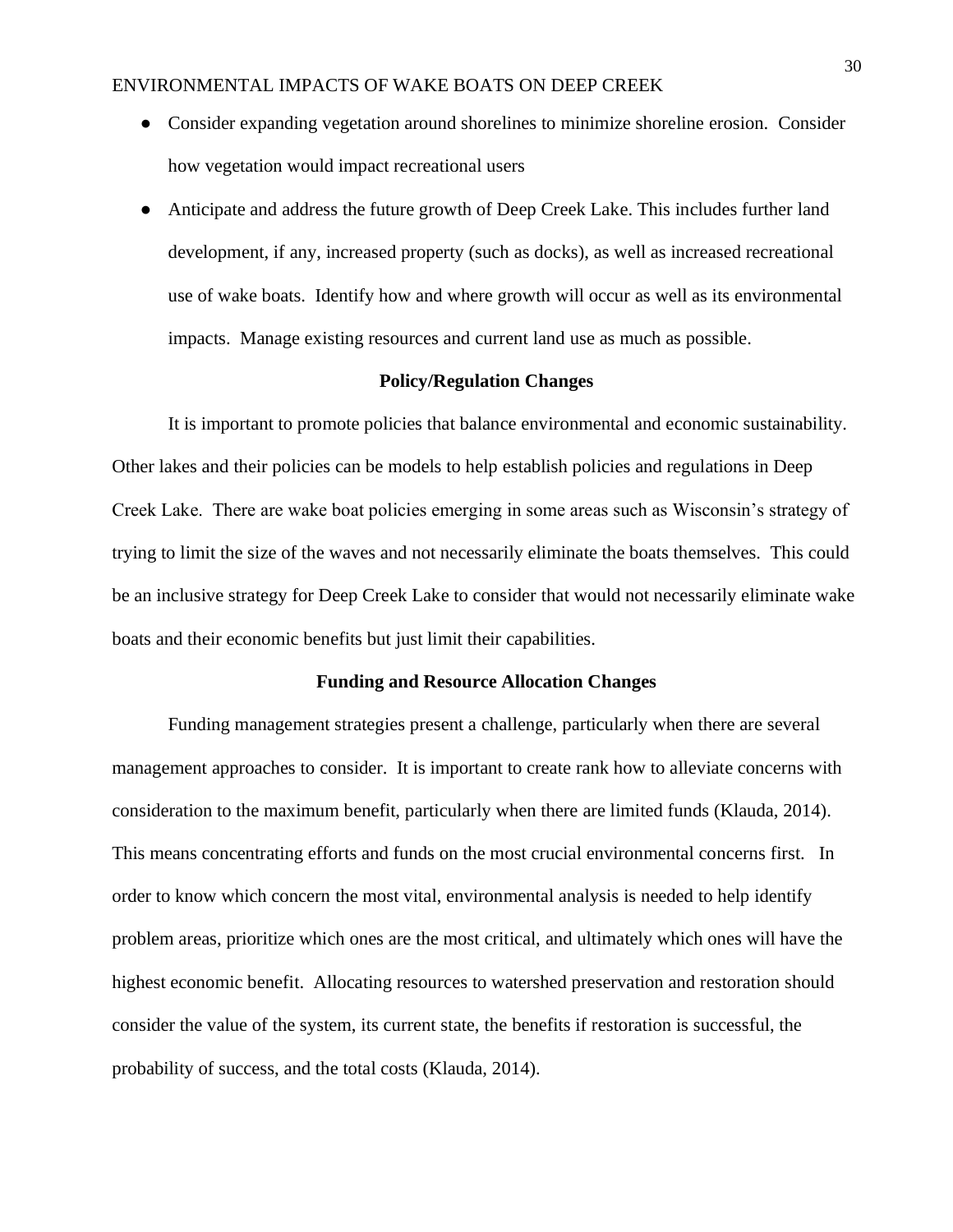Consistent monitoring is expensive and limited funds can be a challenge, however, it helps to define clear, quantitative goals. Short-term variability cannot be captured and addressed by monthly samples. Monthly monitoring provides basic water quality information and a general picture of the overall health of the lake, whereas continuous sensors with real-time data can potentially provide information specific to wake boats. Continuous water quality monitors provide quantitative estimates that can ultimately address short-term issues, such as frequency/intensity of nearshore wake events. Long-term monitoring will help define trends in water quality as water use changes occur in Deep Creek Lake.

Another challenge to consider is enforcement and all the logistical and financial concerns that come along with it. Using other states as models, it is easy to see that implementing policies is a lengthy process and enforcing these regulations presents its own challenges. When imposing new regulations, it is important to consider how these regulations will be enforced and whether there are enough resources to do so.

### **Conclusion**

It is difficult to conclude that wake boats damage the environment more than other motorboats. There is simply not enough evidence at this time to directly link wake boats to negative environmental impacts. That is why committees at many lakes are tasked with investigating wake boat impacts and exploring the possibility of imposing regulations. Deep Creek Lake managers are advised to do the same and collect evidence to investigate claims of accelerated erosion near shorelines, increased turbidity and sedimentation and as well as changes in water quality due to increased wake boat usage. It is advisable to continue to collect first-hand accounts of damage to personal property, impacts on other small boaters, as well as noise pollution and safety concerns in an effort to directly link these issues with wake boats. However, Deep Creek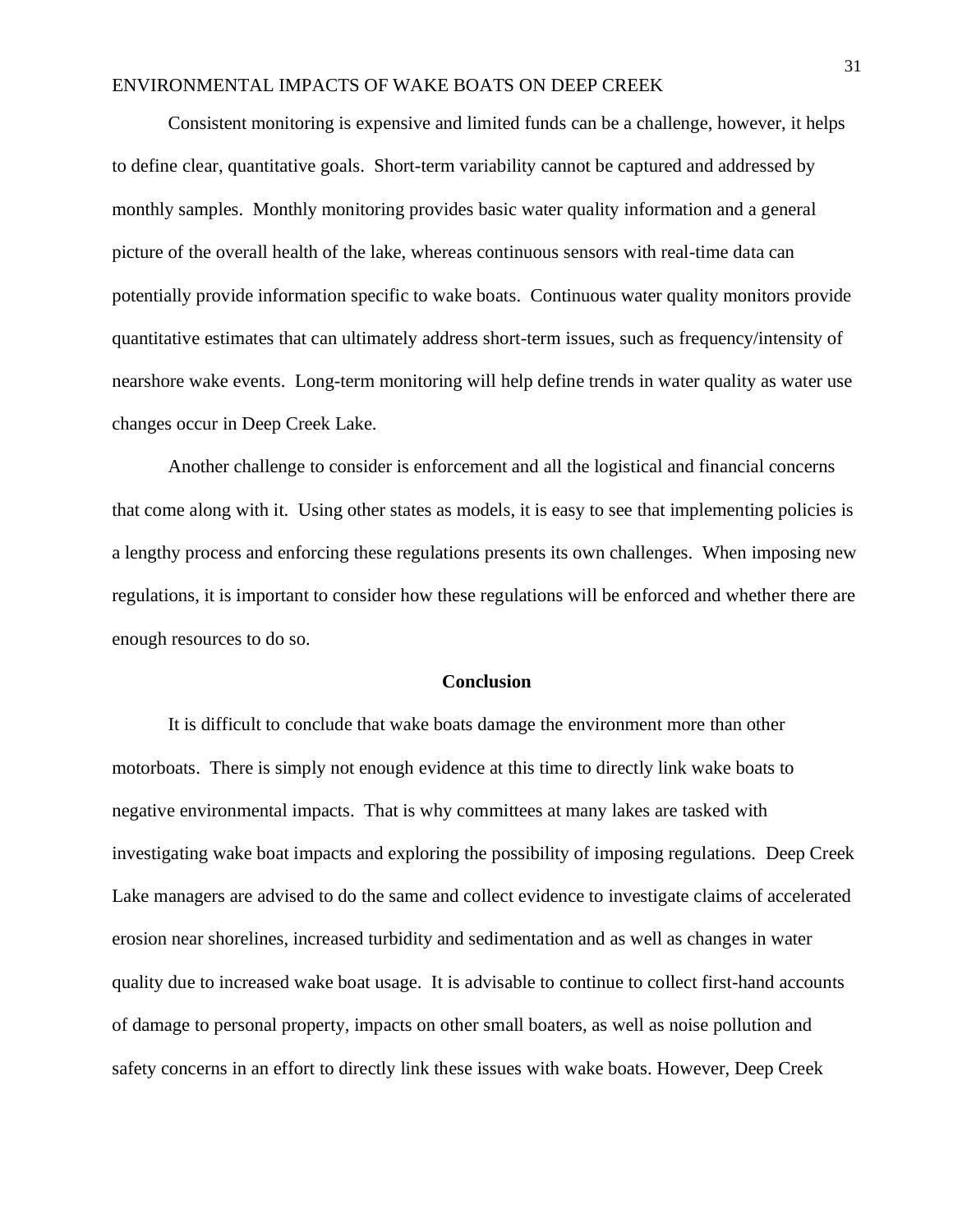Lake could benefit from implementing policies such as limiting wake size, as a precautionary measure to preserve its resources and minimize potential impacts of wake boats.

Wake boats have a variety of economic and social benefits. Tourism is a million-dollar industry in Garrett County and Deep Creek Lake depends on recreational activities, such as wakeboarding, to thrive. Wake boats contribute to the tourism industry and may continue to gain revenue as wakeboarding becomes more popular. When regulating wake boats, it is important to consider if the positive benefits of wake boat specific to Deep Creek Lake, and how to balance these benefits with potential negative environmental impacts.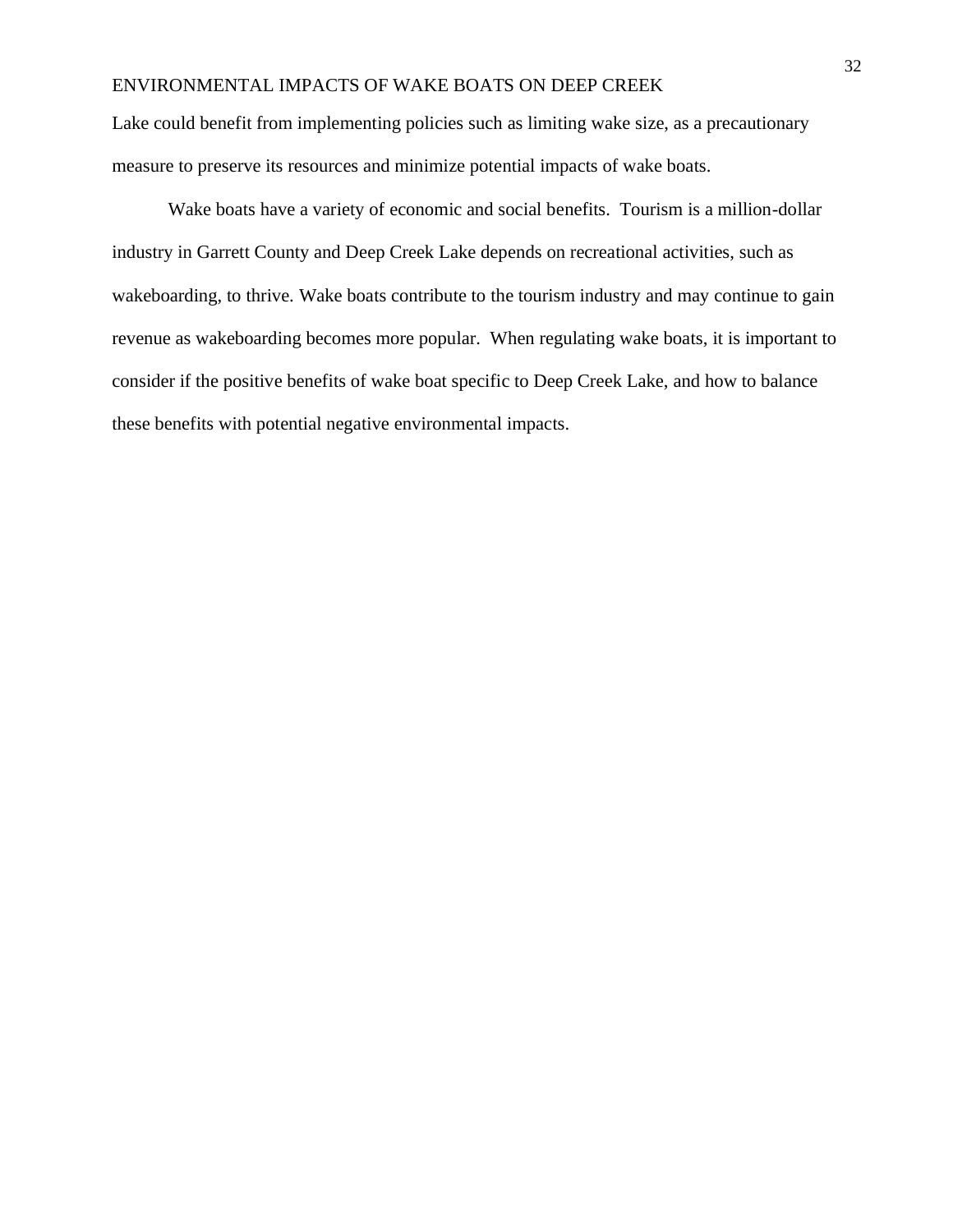#### **References**

- Alexander, M.T., & Wigart, R.C. (2013). Effect of motorized watercraft on summer nearshore turbidity at Lake Tahoe, California–Nevada. Retrieved from: [https://www.semanticscholar.](https://www.semanticscholar/) org/paper/Effect-of-motorized-watercraft-on-summer-nearshore-Alexander-Wigart/af8009835121033738c122288b6ceaea66d64d88.
- ARC. (2009). *Travel/Tourism Related Economic Analysis for Garrett County, Maryland*. MD: Appalachian Regional Commission.
- Bilkovic, D. M., Mitchell, M. M., Davis, J., Herman, J., Andrews, E., King, A. Dixon, R. L. (2019). Defining boat wake impacts on shoreline stability toward management and policy solutions. Ocean and Coastal Management. Retrieved from:https://doiorg.ezproxy.umuc.edu/10.1016/j.ocecoaman.2019.104945
- Bloom, C. (2017). The Killer Bees Appear to be Winning An Update on Wake Boats. *Michigan Lakes and Streams Association*

Retrieved from: [https://www.mymlsa.org/the-killer-bees-appear-to-be-winning-an-update](https://www.mymlsa.org/the-killer-bees-appear-to-be-winning-an-update-%20on-wake-boats/)on-wake-boats/.

- Boyd. L. (2016). What Is Wakeboarding? Everything You Need To Know. *Mpora.* Retrieved from: <https://mpora.com/wakeboarding/wakeboarding-everything-need-know>
- Brookfield Renewable Partners. (2018). Safe Waters: Deep Creek. Retrieved from: <https://www.safewaters.com/facility/12>

Boettcher, T. (2018). Boat wake ordinance gets go-ahead. *APG Wisoncsin.* Retrieved from: [https://www.apg-wi.com/boat-wake-ordinance-gets-go](https://www.apg-wi.com/boat-wake-ordinance-gets-go-)ahead/article\_a30abd39-9f57-5699-bece-1c353a48a135.html.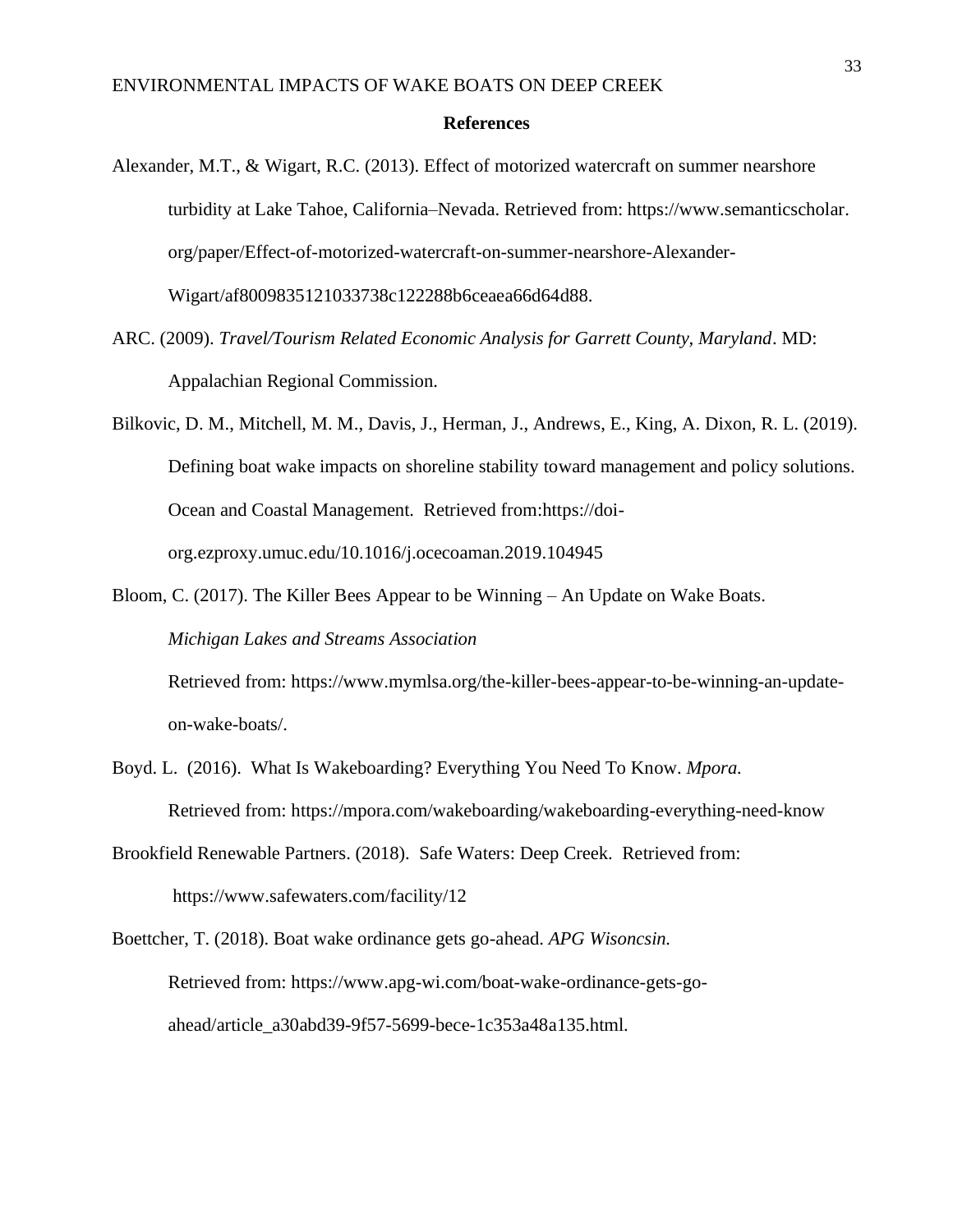California State Parks. (2005). The health and social benefits of recreation. Retrieved from <https://www.parks.ca.gov/pages/795/files/benefits%20final%20online%20v6-1-05.pdf>

Camping Season and Service Charges for MD State Parks. (n.d.). Retrieved from

<https://dnr.maryland.gov/Publiclands/Pages/oc.aspx>

Deep Creek Science (2018). Deep Creek Lake.

Retrieved from: [http://www.deepcreekscience.com/deepcreek.php.](http://www.deepcreekscience.com/deepcreek.php)

- Deep Creek Watershed Plan Steering Committee. (2016). Deep Creek Watershed Management Plan. Retrieved from [https://www.garrettcounty.org/resources/planning-la](https://www.garrettcounty.org/resources/planning-landdevelopment/pdf/Adopted%20DC%20Watershed%20Mgt%20Plan.pdf) nddevelopment/pdf/Adopted%20DC%20Watershed%20Mgt%20Plan.pdf
- Discover Boating. (n.d.) Ski Boats and Wake Boats. Retrieved from: <https://www.discoverboating.com/buying/boat/ski-boat-wake-boat>
- Fort, C. (2019). Boat U.S. Wake Boat Etiquette. Retrieved from: <https://www.boatus.com/magazine/2019/february/wakeboat-etiquette.asp>
- Garrett County Chamber of Commerce. (n.d.). Deep Creek Lake Area and Garrett County, Maryland. Retrieved from: <https://www.visitdeepcreek.com/>
- Garrett County Government. (n.d.) Watershed Management: Administrative Council. Retrieved from[:](https://www.garrettcounty.org/watershed/deep-creek-lake/administrative-council) <https://www.garrettcounty.org/watershed/deep-creek-lake/administrative-council>
- Garrett County Government. (n.d.) Watershed Management: Educational Administrative Council. Retrieved from: [https://www.garrettcounty.org/watershed/ea](https://www.garrettcounty.org/watershed/eac)

H.B. 137, 2019 General Court, 2019 Session, (NH 2019)

Hedge, L.H., Dafforn, K. A., Simpson, S. L. & Johnston, E. L. (2017). Uncovering hidden heterogeneity: Geo-statistical models illuminate the fine scale effects of boating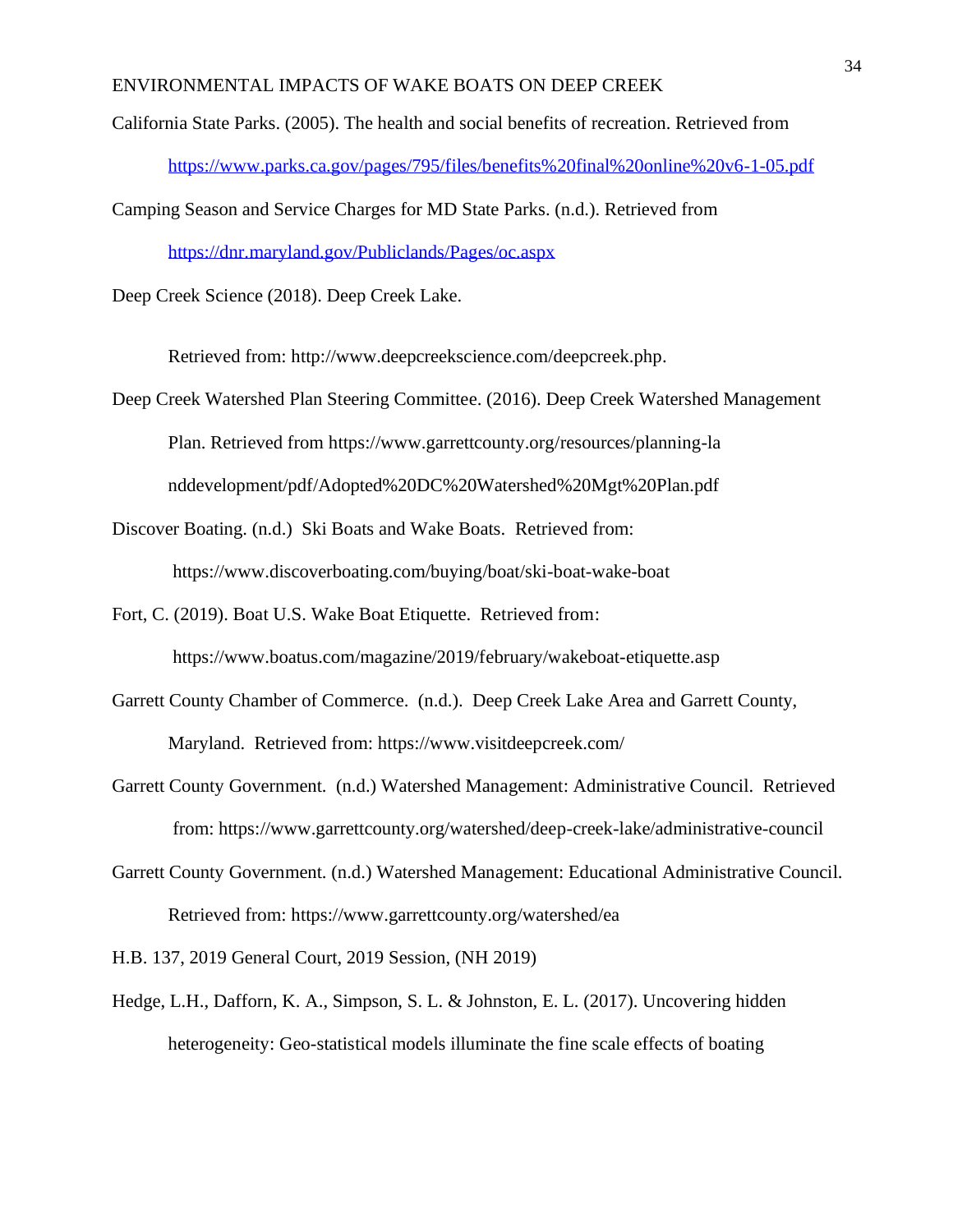infrastructure on sediment characteristics and contaminants. *Marine Pollution Bulletin*. Retrieved from: https://www-sciencedirect com.ezproxy.umuc.e du/science/article/pii/S0025326X1730351X.

- Hughes, B. (13 Jun 2018). Best Wakesurf Boat System: Getting the Perfect Wave. Know the Difference Between SurfGate, Gen2, and Centurion. Live About. Retrieved from: <https://www.liveabout.com/which-boat-surf-system-is-best-3440908>
- Klauda, R., Graves, P. (Jul 2014). Prioritizing Streams for Protection and Restoration Based on a Triage System. Department of Natural Resources. Retrieved from[:](https://dnr.maryland.gov/ccs/Documents/DCL-WMP/Characterization_Appendices.pdf) [https://dnr.maryland.gov/ccs/Documents/DCL-WMP/Characterization\\_Appendices.pdf](https://dnr.maryland.gov/ccs/Documents/DCL-WMP/Characterization_Appendices.pdf)

Maryland Department of Natural Resources. (2017, March). Boating Regulations.

Retrieved from:<https://dnr.maryland.gov/boating/Documents/recreationvessels.pdf>

Maryland Department of Natural Resources. (n.d.) Deep Creek Lake Boating. Retrieved from: [https://dnr.maryland.gov/nrp/Documents/BoatingSafety/DeepCreek-](https://dnr.maryland.gov/nrp/Documents/BoatingSafety/DeepCreek-FactSheet.pdf)

[FactSheet.pdf.](https://dnr.maryland.gov/nrp/Documents/BoatingSafety/DeepCreek-FactSheet.pdf)

- Michigan Lakes and Streams Association. (2015, June 14). Popularity of Wake Enhancing Boats Causing Increased Damage to Michigan Waterfront Property and Natural Areas. Retrieved from: [https://www.mymlsa.org/increased-popularity-of-wake-enhancing-boats](https://www.mymlsa.org/increased-popularity-of-wake-enhancing-boats-%20causing-increased-damage-to-shoreline-property-and-natural-areas/)[causing-increased-damage-to-shoreline-property-and-natural-areas/](https://www.mymlsa.org/increased-popularity-of-wake-enhancing-boats-%20causing-increased-damage-to-shoreline-property-and-natural-areas/)
- Myerberg, D.Z, & Shepherd, W. (2014, May). Deep Creek Watershed Compendium of Law. Retrieved from: [http://www.deepcreeklakepoa.com/resources/dcl-poa/pdf/PRB--DCL-](http://www.deepcreeklakepoa.com/resources/dcl-poa/pdf/PRB--DCL-%20Legal-Compendium-with-ALL-changes-added-(M0941306).pdf)[Legal-Compendium-with-ALL-changes-added-\(M0941306\).pdf](http://www.deepcreeklakepoa.com/resources/dcl-poa/pdf/PRB--DCL-%20Legal-Compendium-with-ALL-changes-added-(M0941306).pdf)
- Oregon State Marine Board (OSMB). (2018). Item E: Staff report on safety around wake sports statewide. Retrieved from: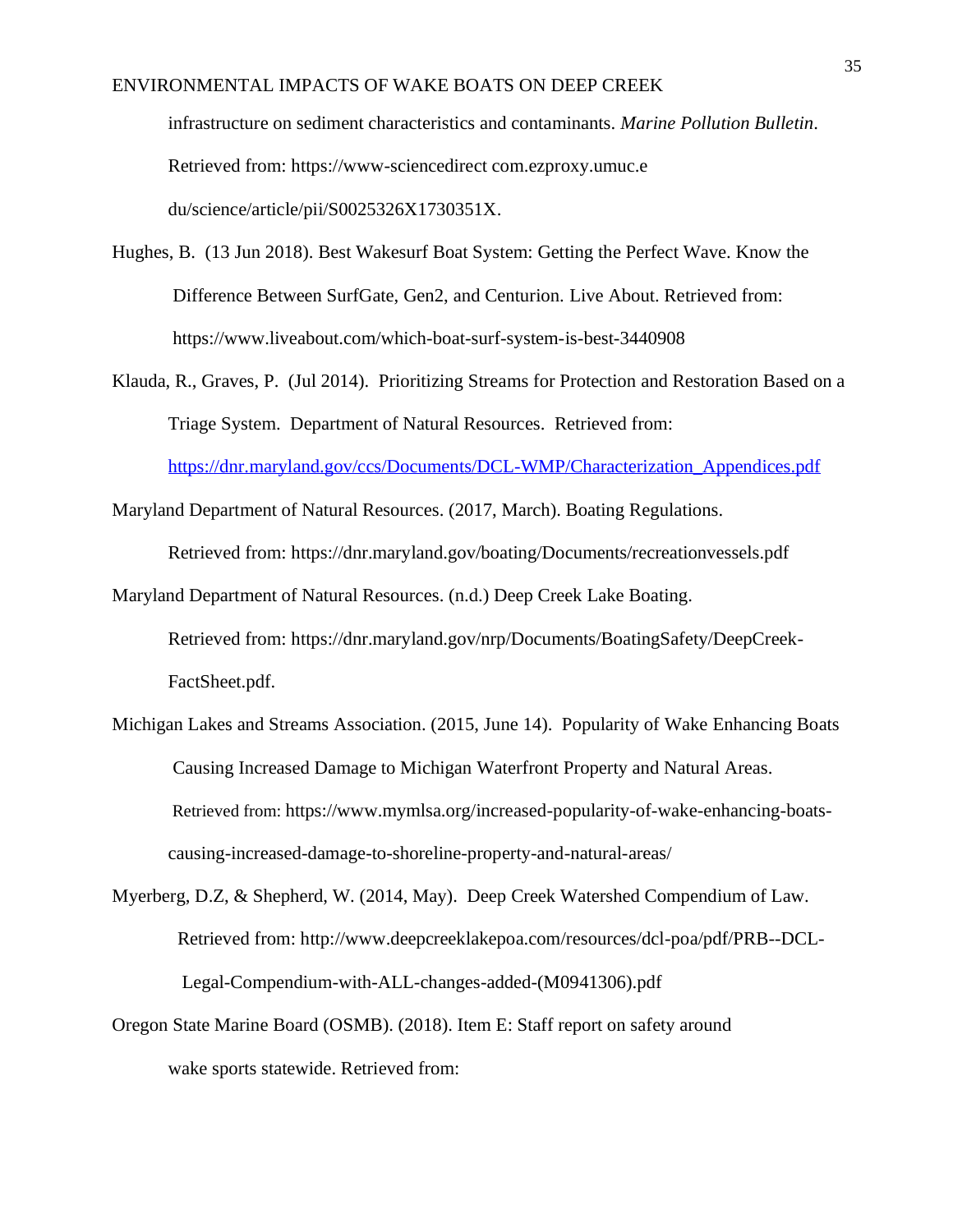<https://olis.leg.state.or.us/liz/2018R1/Downloads/CommitteeMeetingDocument/144261>

- Sagerman, J., Hansen, J.P. & Wikström, S.A. Ambio (2019). Effects of boat traffic and mooring infrastructure on aquatic vegetation: A systematic review and meta-analysis. Retrieved from: [https://link.springer.com/article/10.1007/s13280-019-01215-9#citeas.](https://link.springer.com/article/10.1007/s13280-019-01215-9#citeas)
- Smith, M. and Jarvie, E. (2015). Michigan State University, Fall 2015 Wakeboating in Michigan: Impacts and Best Practices. *Michigan Chapter, North American Lake Management Society (McNALMS)*. Retrieved from: [http://www.mcnalms.org/images/wakeboat\\_report.pdf](http://www.mcnalms.org/images/wakeboat_report.pdf)
- Scientific and Technical Advisory Committee (2017). Review of boat wake wave impacts on shoreline erosion and potential solutions for the Chesapeake Bay.

Retrieved from: http://ccrm.vims.edu/2017\_BoatWakeReviewReport.pdf

United States Environmental Protection Agency (2019). Getting in Step: A Guide for Conducting Watershed Outreach Campaigns. Retrieved from:

https://cfpub.epa.gov/npstbx/files/getnstepguide.pdf

Virginia Department of Game & Inland Fisheries. (2019). Speed Laws.

Retrieved from:<https://www.dgif.virginia.gov/boating/wog/speed-laws/>

Wake for Warriors (2019). Retrieved from: <https://wakeforwarriors.org/>

- Watersport Boat Rental | Lake Life Boat Rentals. (n.d.). Retrieved from <https://dclakelife.com/rental/watersports-boat-rental/>
- Watersport Industry Association. (2019). The WWA Promotes Wake Responsibility. Retrieved from<http://www.wsia.net/the-wwa-promotes-wake-responsibly/>

Watkins, T. (n.d.). An Introduction to Cost-Benefit Analysis.

Retrieved from<http://www.sjsu.edu/faculty/watkins/cba.htm>

Whitney, Bailey, Cox & Magnani, LLC (2013). Deep Creek Lake:A Sediment Study.